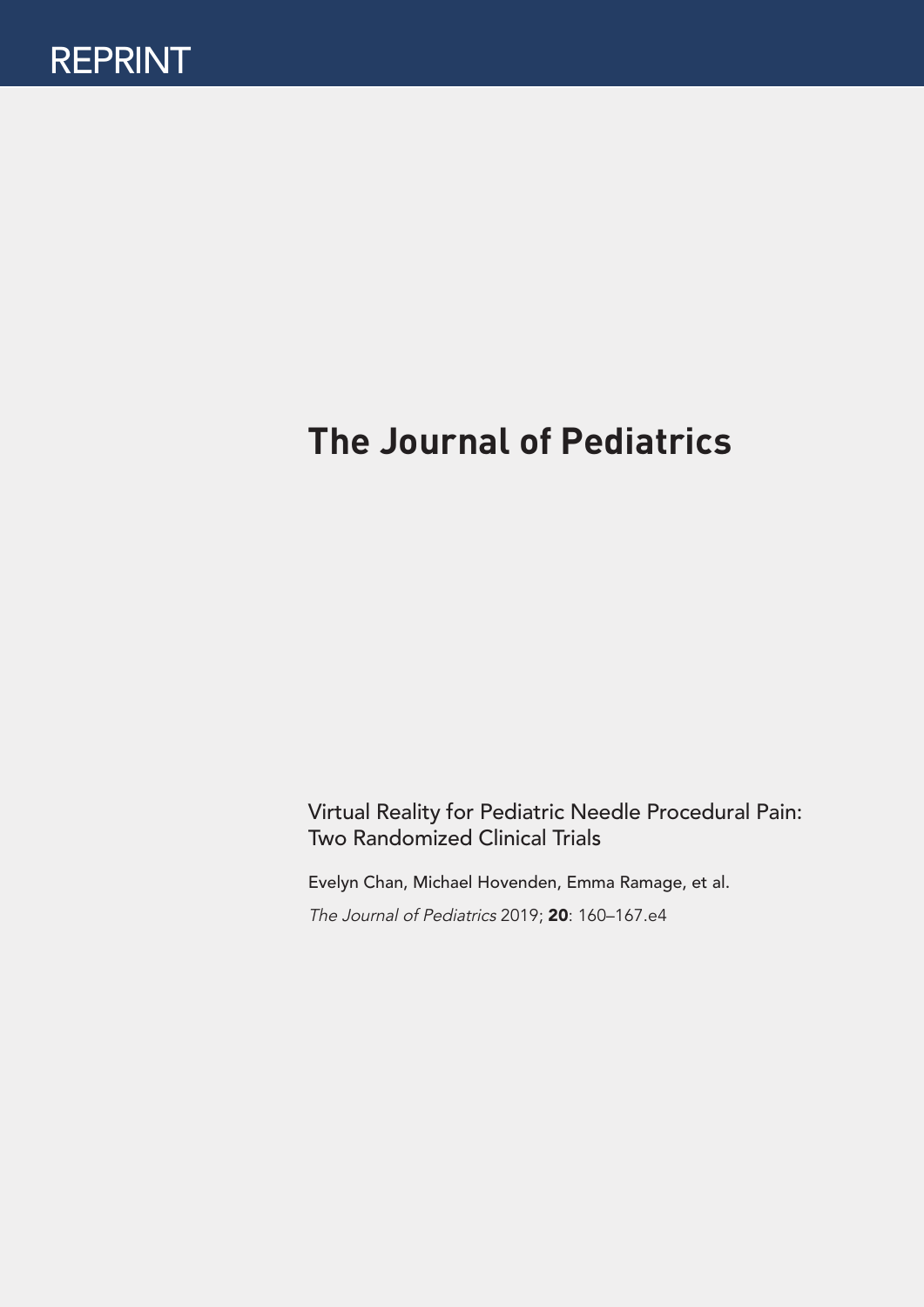Reprint Sales Representative Matthew Buttsworth Account Manager T: +61 2 9422 8573 M: +61 468 562 023 [m.buttsworth@elsevier.com](mailto:m.buttsworth@elsevier.com)

Printed in Australia by Elsevier Australia 475 Victoria Avenue Chatswood NSW 2067 Australia ABN 70 001 002 357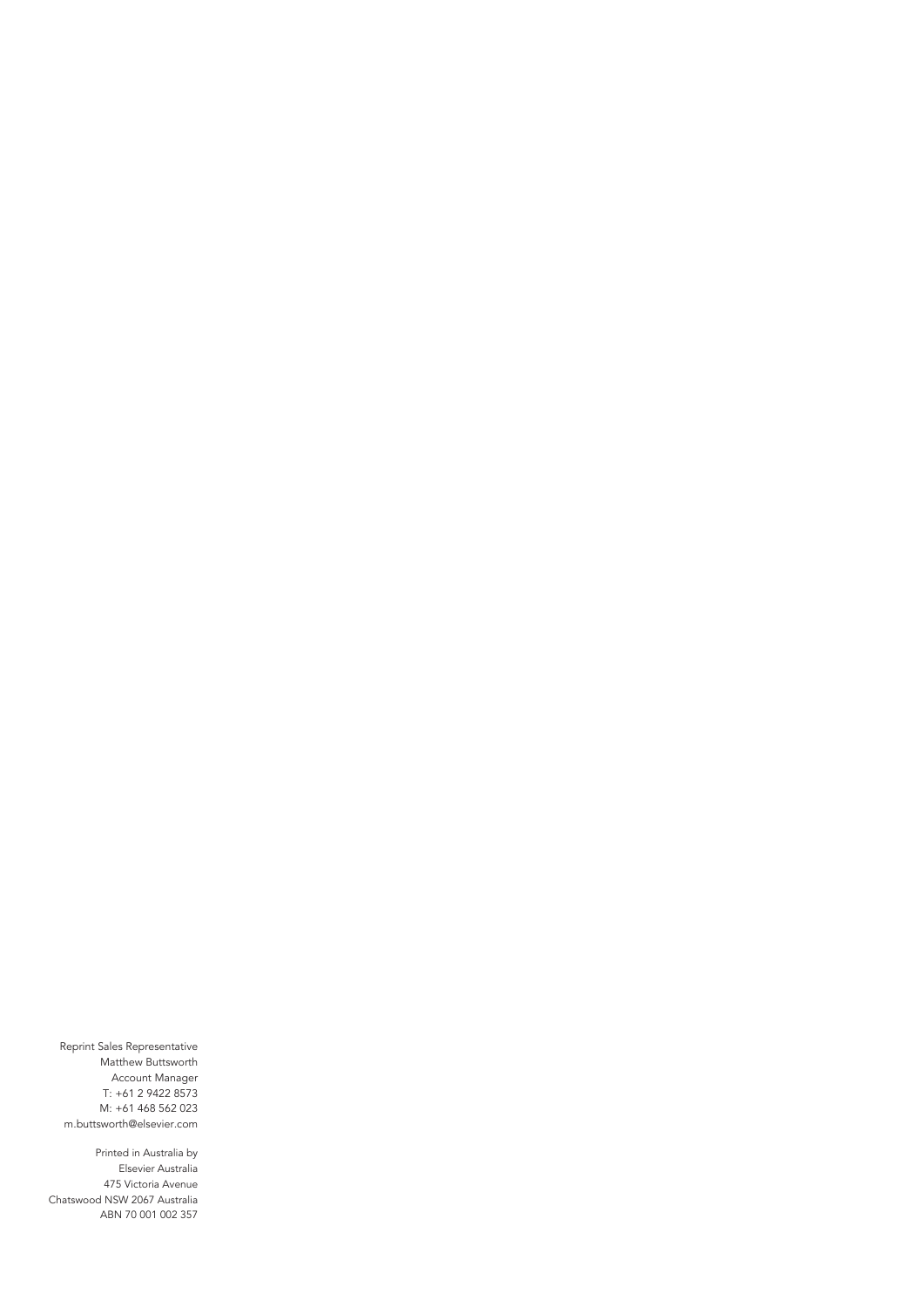## Virtual Reality for Pediatric Needle Procedural Pain: Two Randomized Clinical Trials

Evelyn Chan, MBBS, MSc, DCH $^{1,2}$ , Michael Hovenden, BASc, MBBS $^3$ , Emma Ramage, BN $^4$ , Norman Ling, MD $^5$ , Jeanette H. Pham, BPharm, MD<sup>5</sup>, Ayesha Rahim<sup>3</sup>, Connie Lam<sup>3</sup>, Linly Liu<sup>3</sup>, Samantha Foster<sup>3</sup>, Ryan Sambell<sup>3</sup>, Kasthoori Jeyachanthiran, BSc $^6$ , Catherine Crock, MBBS<sup>7</sup>, Amanda Stock, MBBS $^8$ , Sandy M. Hopper, MBBS $^{8,9}$ , Simon Cohen, BSc, MBCHB<sup>10</sup>, Andrew Davidson, MBBS, MD, GradDipBioEpi<sup>6</sup>, Karin Plummer, MS<sup>6</sup>, Erin Mills, MBBS<sup>4</sup>, Simon S. Craig, MBBS, MPHE, MPH $^{3,4}$ , Gary Deng, BEcon, MEcon, PhD $^{11}$ , and Paul Leong, MBBS, MPHTM $^{3,12}$ 

**Objective** To assess the efficacy and safety of a virtual reality distraction for needle pain in 2 common hospital settings: the emergency department (ED) and outpatient pathology (ie, outpatient laboratory). The control was standard of care (SOC) practice.

Study design In 2 clinical trials, we randomized children aged 4-11 years undergoing venous needle procedures to virtual reality or SOC at 2 tertiary Australian hospitals. In the first study, we enrolled children in the ED requiring intravenous cannulation or venipuncture. In the second, we enrolled children in outpatient pathology requiring venipuncture. In the ED, 64 children were assigned to virtual reality and 59 to SOC. In pathology, 63 children were assigned to virtual reality and 68 to SOC; 2 children withdrew assent in the SOC arm, leaving 66. The primary endpoint was change from baseline pain between virtual reality and SOC on child-rated Faces Pain Scale-Revised.

**Results** In the ED, there was no change in pain from baseline with SOC, whereas virtual reality produced a significant reduction in pain (between-group difference,  $-1.78$ ; 95% CI,  $-3.24$  to  $-0.317$ ;  $P = .018$ ). In pathology, both groups experienced an increase in pain from baseline, but this was significantly less in the virtual reality group (between-group difference,  $-1.39$ ; 95% CI,  $-2.68$  to  $-0.11$ ;  $P = .034$ ). Across both studies, 10 participants experienced minor adverse events, equally distributed between virtual reality/SOC; none required pharmacotherapy.

**Conclusions** In children aged 4-11 years of age undergoing intravenous cannulation or venipuncture, virtual reality was efficacious in decreasing pain and was safe. *(J Pediatr 2019;209:160-7)*.

**Trial registration** Australia and New Zealand Clinical Trial Registry: ACTRN12617000285358p

**Pediatric needle procedures, predominantly venipuncture and intrave-**<br>hospitals.<sup>1,2</sup> Despite the repeated identification of pediatric needle pain<br>as a priority, this remains undermanaged <sup>3-7</sup> nous cannulation, are the most common cause of pain in US children's as a priority, this remains undermanaged. $3-7$ 

The recommended approach to pediatric procedural pain integrates psychological, physical, and pharmacological elements.<sup>6,8</sup> However, the commonplace strategies of topical local anesthetic or coolant preparations target only nociception.<sup>2</sup> These strategies do not address anxiety, a key driver of noncooperation, which encumbers needle procedure performance.<sup>9</sup> Nonpharmacological interventions to ameliorate anxiety are thus central to facilitate needle interventions, but are inconsistently applied.<sup>1,2,6</sup>

Virtual reality is an interactive, 3-dimensional, computer-simulated environment accessed through a head-mounted device, precluding the real-world view. We postulated that virtual reality distraction would be a useful nonpharmacological intervention in hospital-based needle procedures for pediatric patients.

| Emergency department                      |
|-------------------------------------------|
| Faces Pain Scale-Revised                  |
| Minimally clinically important difference |
| Standard of care                          |
|                                           |

From the <sup>1</sup>General Pediatrics, Monash Children's Hospital, Clayton; <sup>2</sup>General Medicine, Royal Children's<br>Hospital, Parkville; <sup>3</sup>School of Clinical Sciences, Monash University and Monash Health, Clayton; <sup>4</sup> Pediatric Emergency Department, Monash Medical Centre, Clayton; <sup>5</sup>Melbourne Medical School, University of Melbourne, Parkville; <sup>6</sup>Anaesthesia and Pain Management Research Group, Murdoch Children's<br>Research Institute, Parkville; <sup>7</sup>School of Psychology, Centre for Social and Early Emotional Development, Faculty of Health, Deakin University, Geelong; <sup>8</sup> Emergency Department, Royal Children's Hospital,<br>Parkville; <sup>9</sup>Murdoch Children's Research Institute, r anyme, muruoch crinuren is riesearch institute,<br>Parkville; <sup>10</sup>Pain Management, Monash Children's<br>Hospital, Clayton; <sup>11</sup>DataConnect, Melbourne; and <sup>12</sup>Monash Lung & Sleep, Monash Medical Centre, Clayton, Victoria, Australia

Supported by the Australian Federal Government Department of Industry,Innovation and Science (ICG000042). The study funder and supporting bodies had no role in the design and conduct of the study: collection, management, analysis, and interpretation of the data; preparation, review, or approval of the manuscript: or decision to submit the manuscript for publication. E.C. and P.L. hold shares in Smileyscope Pty Ltd holding intellectual property arising from this study, which includes a patent entitled "virtual reality apparatus." The other authors declare no conflicts of interest.

Portions of this study were presented at the Australian Health Informatics Conference, July 30, 2018, Sydney, Australia; the Australasian College for Emergency Medicine Annual Scientific Meeting, November 21, 2018; and The Australian Pain Society on April 7, 2019 in the Gold Coast, Australia.

0022-3476 @ 2019 Elsevier Inc. All rights reserved. <https://doi.org/10.1016/j.jpeds.2019.02.034>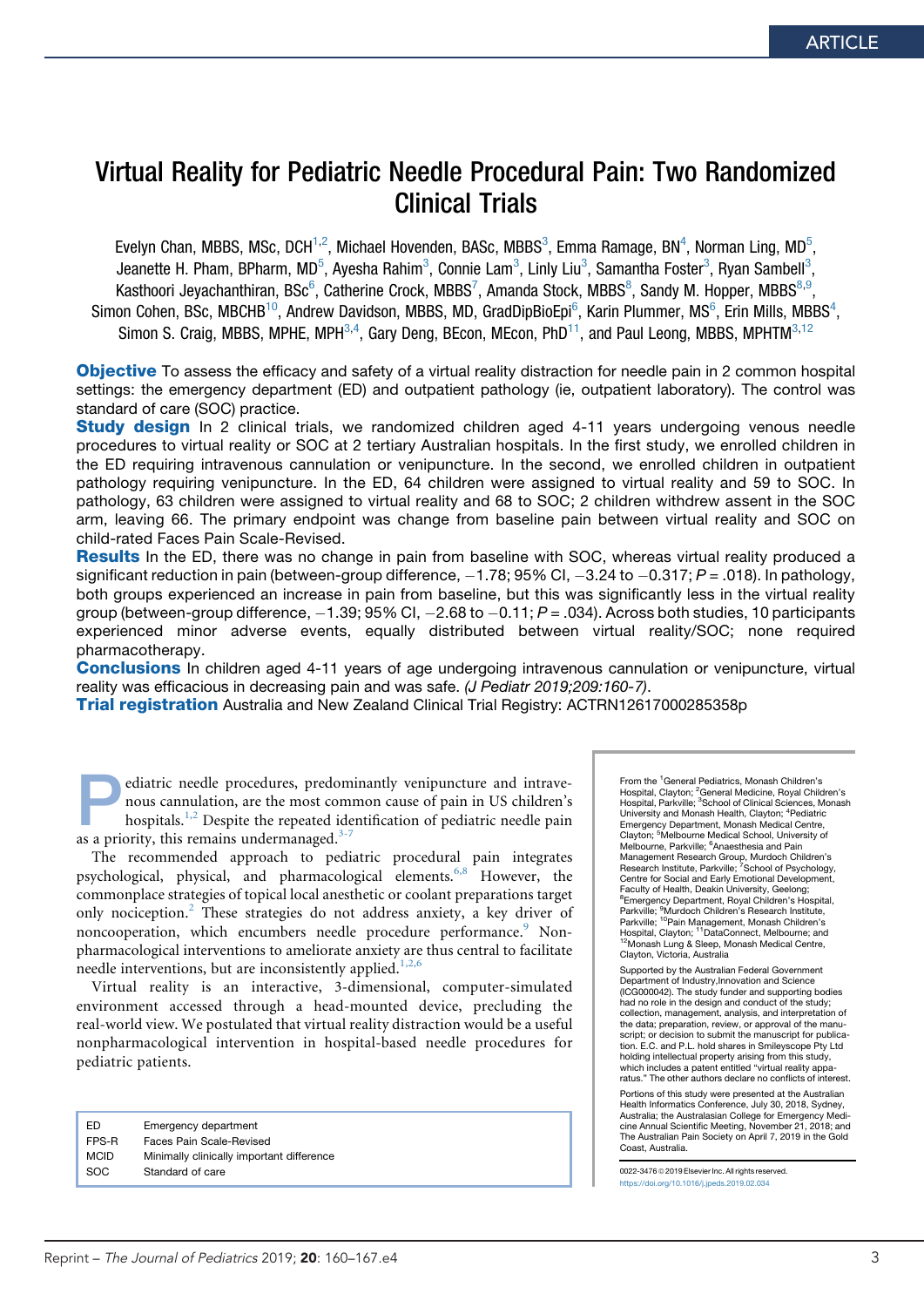#### **Methods**

To determine the efficacy of a virtual reality distraction for needle procedures for pediatric patients, we performed 2 concurrent, randomized, controlled trials. Aiming to maximize representativeness, we sampled 2 hospital-based populations in whom needle procedures are commonly performed and in whom distraction might be used. We assigned participants 1:1 to virtual reality or standard of care (SOC) in the emergency department (ED) or outpatient pathology (ie, outpatient laboratory). The SOC arm was intended to reflect routine practice in our tertiary pediatric institutions. Participants were recruited at 2 pediatric referral hospitals in Melbourne, Australia (Monash Children's Hospital and Royal Children's Hospital). We report along  $CONSORT$  guidelines, $10$  incorporating relevant elements from the nonpharmacological $\frac{1}{1}$  extension.

Two authors developed a virtual reality sequence based on their clinical practice, with iterative input from child life therapy, medical, pathology, and nursing staff. In brief, the sequence is an interactive underwater adventure beginning with relaxation and progressing to marine scenes (Figure 1 and Video [available at [www.jpeds.com\]](http://www.jpeds.com/)). The child interacted with the environment (eg, virtual fish) through gaze-based tracking. A short version was used for venipuncture and a longer sequence for intravenous cannulation. Content was played on a Google Pixel XL/Google Daydream (Google, Mountain View, California) and built in Unity.

Ethics approval was granted by Monash Health HREC (HREC/17/MonH/15), and the study was prospectively registered on the Australia and New Zealand Clinical Trial Registry (ACTRN12617000285358p). The trial was conducted in accordance with the Australian National Health and Medical Research Council National Statement on Ethical Conduct in Human Research  $(2007)^{12}$  and the Note for Guidance on Good Clinical Practice (CPMP/ICH-135/95). Ethics approval was not granted for future individual participant data sharing.

#### Participants, Randomization, and Procedures

Eligible participants were opportunistically identified. Participants were aged 4-11 years, required venipuncture or intravenous cannulation for any indication, and had sufficient English ability to complete study instruments. Exclusion criteria were critical medical illnesses or deteriorating clinical status, medical conditions that precluded virtual reality use or study instrument completion, and the inability to consent/assent. All children gave assent and caregivers/legal guardians provided written consent. There was no participation payment.

Systemic analgesia and topical anesthetic were given at treating clinician's discretion. Baseline data were collected as close to immediately before the needle procedure as possible. After baseline data collection,<sup>13</sup> allocation was revealed, with prior concealment by opaque envelope. Simple



Figure 1. Screenshot of the virtual reality aquatic environment. Depicted are fish, coral, and a central visual effect that appears when the child directs their gaze at fish.

randomization sequences stratified by  $site^{14}$  were generated in advance by computerized randomized number generator (random.org).

If randomized to virtual reality, the virtual reality headset was introduced and the appropriate virtual reality sequence was played. Blinding was not feasible. In the SOC arm, clinicians were instructed to perform the needle procedure as they usually would. Because both sites were tertiary children's hospitals with existing protocols for the minimization of procedural pain and distress, standard care involved age-appropriate distraction, such as child-life therapy, toys, books, and electronic devices. These distractions were allowed at the clinician's discretion. Standardized distractions were not mandated because this would not reflect clinical practice in all patients. Postprocedural measures were taken immediately after the procedure.

#### Data Collection

The primary outcome was change in baseline pain between virtual reality and SOC. We used the child-rated Faces Pain Scale-Revised  $(FPS-R)$ ,<sup>15</sup> a well-established psychometric measure<sup>16</sup> with values from 0 to 10 that is recommended by the Pediatric Initiative on Methods, Measurement, and Pain Assessment in Clinical Trials (PedIMMPACT) for children aged 4-12 years. $17$ 

Secondary outcomes included change in child-rated anxiety (visual analogue thermometer,  $18$  0-10), caregiver's rating of their child's distress (visual analogue scale, 0-10), the need for restraint (number of people restricting movement, excluding those only performing comfort positioning), number of needle attempts and success, the child's withdrawal of their arm, and the need for procedural sedation.

Procedural data included proceduralist-judged Difficult Intravenous Access Score (scores  $\geq 4$  indicating difficult access).<sup>19</sup> proceduralist-rated skill, the adequate proceduralist-rated skill, the adequate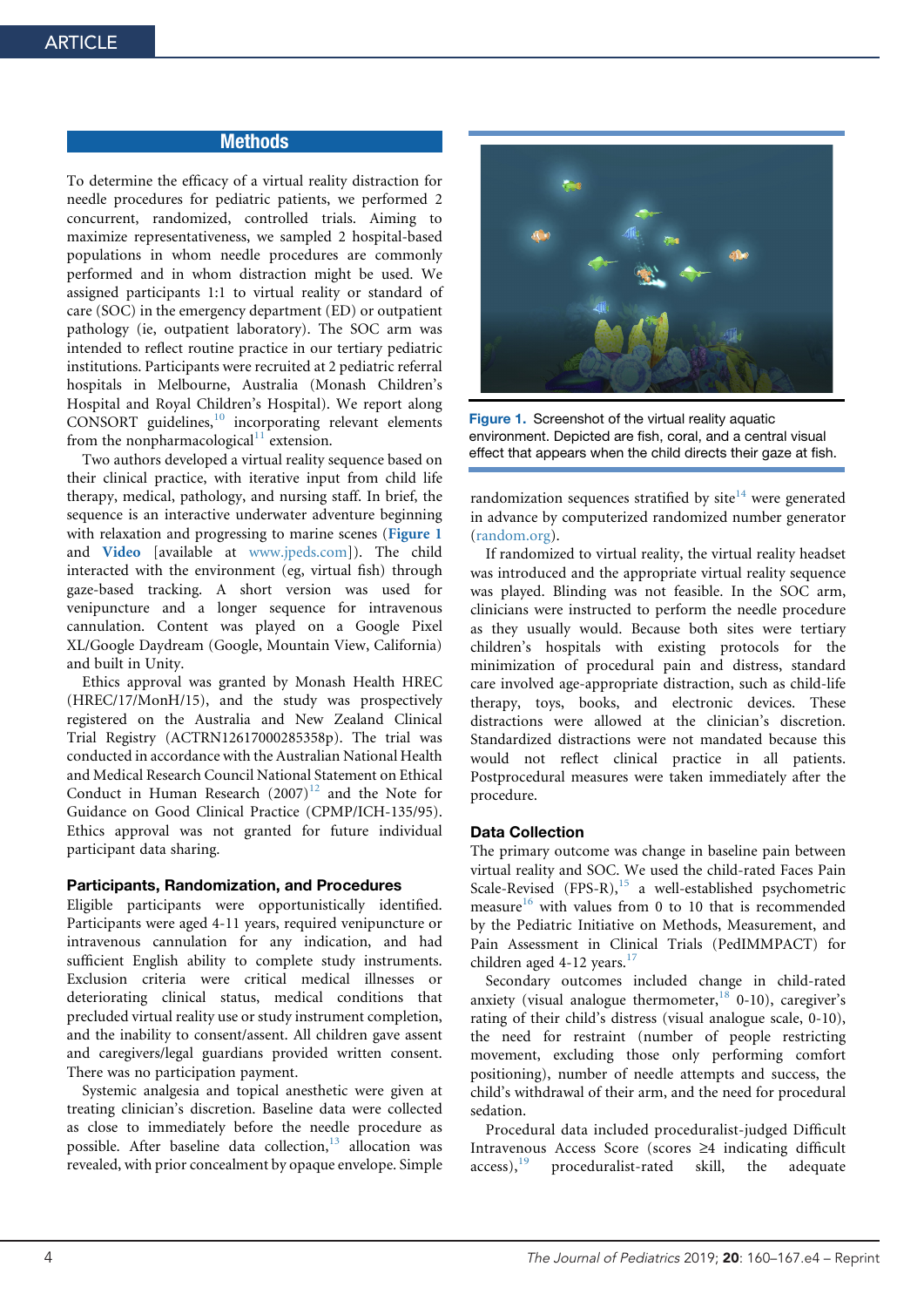application of topical local anesthetic (4% amethocaine >30 minutes prior), and procedural duration (tourniquet application to cutaneous barrier dressing completion time). Caregivers and proceduralists could write free-text comments. Children were prompted for feedback by standardized open-ended questions with responses transcribed verbatim. Adverse events and their treatment(s) were recorded.

There were 2 changes to the original study protocol. One prespecified secondary outcome (subjective risk of needlestick injury) was not recorded because it lacked validity. Procedural duration was redefined as above during statistical analysis as the a priori definition of procedure room entry/exit time did not accurately reflect actual needle procedural time.

#### Data Analyses

Using  $G^*$ Power 3.1.9.2<sup>20</sup> with 80% power and a 2-sided alpha of 0.05, a sample size of 114 per setting was required to detect a 1.75-point difference with a SD of 3.3, based on a venipuncture trial<sup>21</sup> and a large hospital sample.<sup>1</sup> Allowing for contingencies, we targeted 120 patients per setting.

An independent statistician performed statistical analysis with SPSS 24.0 (SPSS, Inc, Chicago, Illinois) and R (The R Foundation, Vienna, Austria). Data were analyzed on an intention-to-treat basis. A  $t$  test was used for normally distributed data (presented as mean difference and 95% CI), the Mann-Whitney U test for nonparametric data (shown as medians), and the Fisher exact test for categorical data, with a 2-sided alpha of 0.05. No multiple comparison adjustments were made.<sup>22</sup>

Pain and anxiety are also represented as percentage change from mean group baseline and are illustrative only. They were not used in statistical analysis and are presented as mean only because the percentage change transformation alters the variable's distribution.<sup>2</sup>

Because change from baseline measures were used for the primary outcome measure, a post hoc multivariable linear regression model was constructed to examine the effect of virtual reality after controlling for baseline pain and other variables. The model was constructed from clinically important variables. $^{23,24}$  A second model, requested during review, investigated the effects of virtual reality vs any distraction, intravenous cannulation vs venipuncture, and study site.

Qualitative data were analyzed to understand the patient, caregiver, and proceduralist perspectives. Grounded theory and inductive thematic analysis<sup>25</sup> were applied to identify, code, and categorize organized data. Because categorization biases proportions, feedback-specific proportions are not given.

#### **Results**

Recruitment occurred between July 13, 2017 and February 15, 2018, and was concluded after adequate enrollment. In the ED study, 123 participants were randomized: 59 to SOC and 64 to virtual reality (Figure 2; available at [www.jpeds.com\)](http://www.jpeds.com/). In the pathology study, 131 participants were randomized: 68 to SOC and 63 to virtual reality. Two children, both in the pathology SOC group, withdrew assent after randomization, leaving 66 in the pathology SOC arm.

In both the ED and pathology groups, baseline characteristics were balanced between virtual reality and SOC groups (Table I and Table II [available at www.jpeds. com]). In both procedural settings, the median age was approximately 8 years and there was a male preponderance.

In the ED, most patients underwent intravenous cannula insertion (Table III). Topical local anesthetic use was high. In the SOC group, distraction was used in 43 patients (73%), with electronic media (television, video, phones, tablets) in 32. Children with difficult venous access were rare  $(n = 2 \text{ each in virtual reality and SOC})$ . Nearly all

| Table I. Baseline patient characteristics                       |                 |                              |                |                               |
|-----------------------------------------------------------------|-----------------|------------------------------|----------------|-------------------------------|
|                                                                 |                 | ED                           |                | <b>Outpatient (pathology)</b> |
| <b>Characteristics</b>                                          | $SOC (n = 59)$  | Virtual reality ( $n = 64$ ) | $SOC(n = 66)$  | Virtual reality ( $n = 63$ )  |
| Age, years                                                      | $8.2(5.8-10.6)$ | $7.9(6.4-9.9)$               | $7.4(5.8-9.1)$ | $8.2(6.3-10.3)$               |
| Sex                                                             |                 |                              |                |                               |
| Female                                                          | 27(46)          | 29 (45)                      | 30(46)         | 25(40)                        |
| Male                                                            | 32(54)          | 35(55)                       | 36(55)         | 38 (60)                       |
| Topical local anesthetic                                        | 50 (85)         | 57 (89)                      | 9(14)          | 8(13)                         |
| Baseline FPS-R score*                                           | $4(1-6)$        | $4(2-6)$                     | $0(0-2)$       | $0(0-2)$                      |
| Baseline visual analogue thermometer anxiety score <sup>t</sup> | $5(2-8)$        | $6(4-8)$                     | $5(2-7)$       | $5(1-7)$                      |
| Previously had this procedure                                   | 31(53)          | 37(58)                       | 54 (82)        | 54 (86)                       |
| <b>Distraction</b>                                              |                 |                              |                |                               |
| None                                                            | 16 (27)         | N/A                          | 9(14)          | N/A                           |
| Television/video                                                | 20(34)          |                              | 47 (71)        |                               |
| Phone/tablet                                                    | 12 (20)         |                              | 8(12)          |                               |
| Child life therapy                                              | 6(10)           |                              | 1(2)           |                               |
| Toy/book                                                        | 4(7)            |                              | Nil            |                               |
| Count/find objects                                              | 1(2)            |                              | 1(2)           |                               |

N/A, Not applicable.

Data are number (%) or median (IQR).

Percentages may not add to 100 owing to rounding.

\*Child-rated FPS-R.<sup>15</sup>

†Child-rated anxiety, visual analogue thermometer.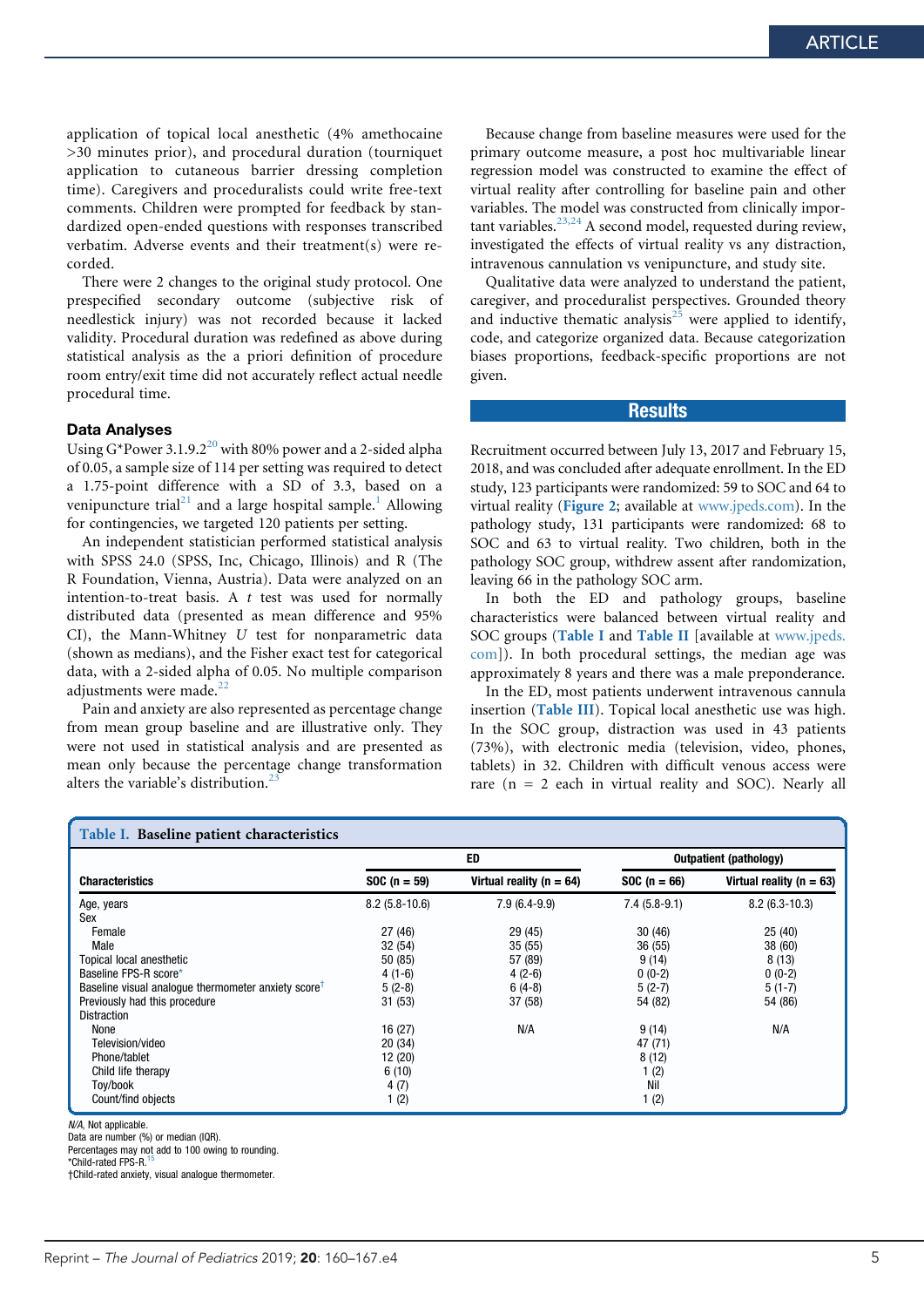| Table III. Procedural and postprocedural characteristics                          |                              |                                                 |                        |                               |
|-----------------------------------------------------------------------------------|------------------------------|-------------------------------------------------|------------------------|-------------------------------|
|                                                                                   |                              | ED                                              | Outpatient (pathology) |                               |
| <b>Characteristic</b>                                                             | $SOC(n = 59)$                | Virtual reality ( $n = 64$ )                    | $SOC(n = 66)$          | Virtual reality ( $n = 63$ )  |
| Procedure                                                                         |                              |                                                 |                        |                               |
| Venipuncture                                                                      | 12 (20)                      | 11 (17)                                         | 66                     | 63                            |
| Intravenous cannulation                                                           | 47 (80)                      | 53 (83)                                         | Nil                    | Nil                           |
| Number of needle attempts                                                         |                              |                                                 |                        |                               |
|                                                                                   | 45 (76)                      | 47 (73)                                         | 60(91)                 | 61 (97)                       |
|                                                                                   | 10(17)                       | 14 (22)                                         | 6(9)                   | 2(3)                          |
| >3                                                                                | 4 (7)                        | 3(5)                                            | Nil                    | Nil                           |
| Number of people required to restrain child                                       |                              |                                                 |                        |                               |
|                                                                                   | 13 (22)                      | 14 (22)                                         | 10(15)                 | 19 (30)                       |
|                                                                                   | 17 (29)                      | 39(61)                                          | 12 (18)                | 32(51)                        |
|                                                                                   | 25 (42)                      | 9(14)                                           | 42 (64)                | 11 (18)                       |
| >3                                                                                | 4 (7)                        | 2(3)                                            | 2(3)                   | 1(2)                          |
| Change in FPS-R score from baseline*                                              | $0.39$ ( $-1.45$ to $0.67$ ) | $-1.39$ ( $-2.42$ to $-0.36$ )                  | 2.76 (1.79 to 3.72)    | $1.37(0.50 \text{ to } 2.23)$ |
| Change in visual analogue thermometer<br>anxiety score from baseline <sup>T</sup> |                              | $-0.46$ (-1.36 to 0.45) $-2.2$ (-3.20 to -1.20) | $0.17$ (-0.79 to 1.12) | $-1.40$ (-2.25 to -0.54)      |
| Caregiver's rating of child's distress, visual analogue Scale <sup>+</sup>        | 4 [1-8]                      | $1$ [0-5]                                       | $4.5$ [0.75-8]         | $2$ [0-5]                     |

Data are number (%), mean (95% CI), or median [IQR].

\*Child-rated FPS-R.

†Child-rated anxiety on visual analogue thermometer.

zParent-rated child distress on visual analogue scale. Percentages may not add to 100 owing to rounding.

proceduralists rated themselves competent or above (Table IV; available at [www.jpeds.com\)](http://www.jpeds.com/).

In pathology, all children underwent venipuncture. Topical local anesthetic application was much less common than in the ED and difficult venous access was rare. The SOC arm used distraction in 57 individuals (86%), with electronic media in 55. All proceduralists rated themselves competent or above.

In the ED, with regard to the primary endpoint of change from baseline pain, virtual reality decreased pain in comparison with the SOC group (between-group difference,  $-1.78$ ; 95% CI,  $-3.24$  to  $-0.32$ ;  $P = .018$ ; Figure 3). From baseline, children assigned to SOC had no change in FPS-R  $(0.39; 95\% \text{ CI}, -0.67 \text{ to } 1.45; P = .47)$ . However, the virtual reality group had a significant reduction in pain  $(-1.39; 95\% \text{ CI}, -2.42 \text{ to } -0.36; P = .009)$ . Expressed as percentage change from group mean, the FPS-R increased by an average of 10% in the SOC group but decreased by  $-31\%$  in the virtual reality group.

In pathology, with regard to the primary endpoint, the virtual reality group exhibited a much smaller increase in pain from baseline in comparison with SOC (between-group difference,  $-1.39$ ; 95% CI,  $-2.68$  to  $-0.11$ ;  $P = .034$ ; Figure 3). From baseline, pain increased in both the SOC group (2.76; 95% CI, 1.79-3.72;  $P < .001$ ) and the virtual reality group (1.37; 95% CI, 0.50-2.23;  $P = .003$ ). Expressed as percentage change from group mean, pain scores increased by an average of 190% in the SOC group and 130% in the virtual reality group.

In the ED, the virtual reality group reported a decrease in postprocedure anxiety in comparison with SOC (between-group difference,  $-1.75$ ; 95% CI,  $-3.09$  to



Figure 3. Change from baseline pain on child-rated FPS-R. Data are group mean  $\pm$  95% CI. In ED (left), there was no change in pain from baseline with SOC, whereas virtual reality produced a significant reduction in pain (*P* = .018). In pathology (right), both groups experienced an increase in pain from baseline, but this was significantly less in the virtual reality group (*P* = .034).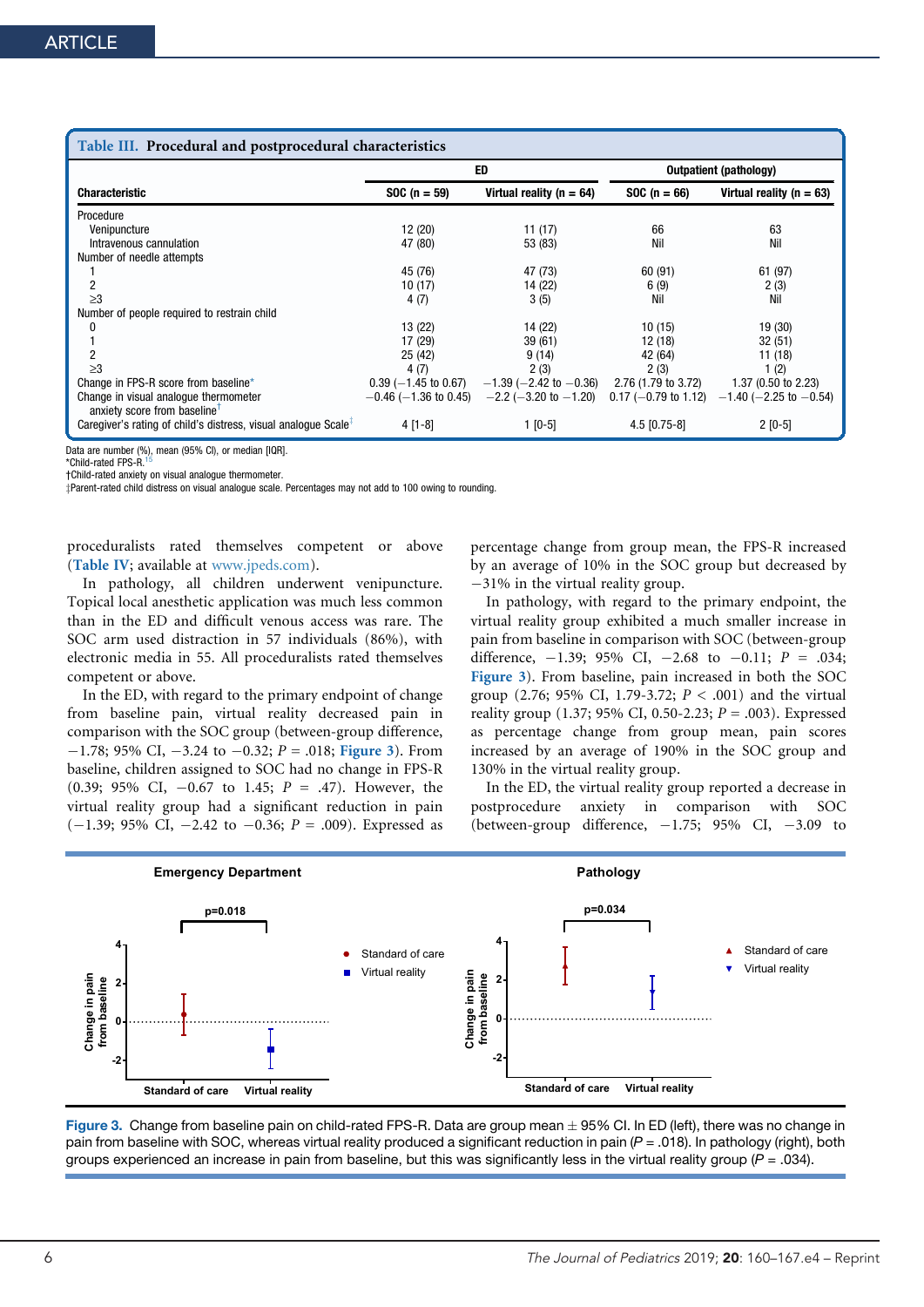$-0.40; P = .011$ . From baseline, self-rated anxiety did not change in the SOC group  $(0.46; 95\% \text{ CI}, -0.45 \text{ to } 1.36;$  $P = .32$ ), but decreased significantly in the virtual reality group ( $-2.2$ ; 95% CI,  $-3.20$  to  $-1.20$ ;  $P < .001$ ). Expressed as percentage change from group mean, anxiety changed by an average of  $-8\%$  in the SOC group and  $-37\%$  in the virtual reality group.

In pathology, the virtual reality group also reported a greater change in postprocedure anxiety than SOC (between group difference,  $-1.56$ ; 95% CI,  $-2.84$  to  $-0.29$ ;  $P = .016$ ). From baseline, those assigned to SOC had no change in anxiety (0.17; 95% CI,  $-0.79$  to 1.12;  $P = .73$ ), however, those assigned to virtual reality had less anxiety  $(-1.40; 95\% \text{ CI},$  $-2.25$  to  $-0.54$ ;  $P = .002$ ). Expressed as percentage change from group mean, anxiety increased by an average of 4% in the SOC group and decreased by  $-31\%$  in those allocated to virtual reality.

When caregivers rated their child's distress, in comparison with SOC, the virtual reality group were assessed as exhibiting less median distress in both ED (SOC, 4.0; virtual reality, 1.0;  $P = .020$ ) and pathology (SOC, 4.5; virtual reality, 2.0;  $P = .004$ ).

In the ED, virtual reality decreased the proportion of children requiring 2 or more people for restraint (SOC, 49%; virtual reality, 17%), reflected in a greater proportion of procedures achieved with no restraint or single-person restraint (SOC, 51%; virtual reality, 83%;  $P < .001$ ). In pathology, the proportion of children requiring 2 or more people for restraint was decreased with virtual reality (SOC, 67%; virtual reality, 19%), because more procedures were performed with no restraint or single-person restraint (SOC, 33%; virtual reality, 81%;  $P < .001$ ).

In the ED, after initial needle procedure failure, escalation to pharmacological means was required twice in the SOC group (nitrous oxide and midazolam once each), and once in the virtual reality group (nitrous oxide). Pharmacological sedation was not used in pathology.

First needle success rate was high, and there was no difference with or without virtual reality in ED (SOC, 76%; virtual reality, 73%;  $P = .84$ ) or pathology (SOC, 91%; virtual reality, 97%;  $P = .27$ ). Virtual reality did not significantly alter the median procedural time (minutes:seconds) in either setting (ED: SOC, 9:00; virtual reality, 7:08  $[P = .12]$ ; pathology: SOC, 4:55; virtual reality, 5:06  $[P=.84]$ ).

Adverse effects were rare and minor. None required pharmacotherapy. In ED, 4 SOC patients had adverse effects (dizziness, nausea, headache, vomiting), but there were no adverse effects in the virtual reality arm ( $P = .05$ ). In pathology, 3 patients had side effects in each group (SOC: nausea, vomiting, headache; virtual reality: nausea, headache). Fourteen children (22%) in the ED and 9 in pathology (14%) removed their headset at some point. Virtual reality was resumed by most, but permanently removed by 2 children in the ED and 4 children in pathology.

Multivariable linear regression explored postprocedural pain using predictors of baseline pain, age, sex, topical local

anesthetic, prior needle exposure, and virtual reality. This analysis confirmed that virtual reality significantly decreased pain in both the ED  $(-1.34 \text{ units}; P = .03)$  and pathology  $(-1.46 \text{ units}; P = .013)$  after adjustment for baseline pain and other variables. A higher baseline FPS-R was associated with greater postprocedural pain in both settings (ED,  $P = .005$ ; pathology,  $P = .002$ ). Older age was associated with less pain in pathology ( $P = .04$ ), but not in the ED  $(P = .06)$ . Sex was not associated with a difference in pain (ED,  $P = .72$ ; pathology,  $P = .92$ ), nor was topical local anesthetic (ED,  $P = .16$ ; pathology,  $P = .06$ ).

The second model added variables to the original model. It compared virtual reality use vs "any distraction," intravenous cannulation vs venipuncture, and study site. In the ED, using virtual reality reduced pain in comparison with non virtual reality interventions  $(-1.57 \text{ units}; P = .016)$  and there was no difference in pain between venipuncture and intravenous cannulation ( $P = .79$ ) or study site ( $P = .058$ ). In pathology, virtual reality also reduced pain when compared with any distraction (-1.34 units;  $P = .019$ ), and study site did not contribute (pathology,  $P = .052$ ). No predictors differed from the first model. Restricting the model to compare specific distractions (eg, television/video or tablet/phone) with virtual reality resulted in insufficient statistical power to draw conclusions.

Qualitative feedback was provided by at least 1 participant in most procedures in the ED (82/123 [67%]) and pathology (74/129 [57%]; Table V; available at [www.jpeds.com](http://www.jpeds.com/)). Three themes emerged.

First, respondents found virtual reality provided distraction, reducing child pain and distress. For example, P175 (child): "I felt the needle but was too distracted by virtual reality to care," and P67 (caregiver): "Very impressed that he said that he felt no pain at all." Second, virtual reality supported the procedure, resulting in "calm" or "still" children. P146 (proceduralist): "Spent a lot of time calming her down last time. She was much better this time [with virtual reality]." Third, suggestions for improvement were given: future content, greater preprocedural virtual reality preparation, and headset fitting issues. P25 (child): "More of the curly tailed fish please," and P53 (proceduralist): "Headset slipped down a bit."

Almost all children assigned to virtual reality wanted it for future needle procedures (ED, 60/64 [94%]; pathology, 57/63 [90%]). The majority of caregivers (ED, 52/56 [93%]; pathology, 51/55 [93%]) and proceduralists (ED, 49/57 [86%]; pathology, 48/55 [87%]) would recommend or consider using virtual reality in the future.

#### **Discussion**

Virtual reality reduced pain, anxiety, and distress in comparison with SOC in both ED and pathology, supported by the finding that fewer people were required to restrain children. Benefits were consistent in qualitative and quantitative analyses. Adverse effects were rare and minor.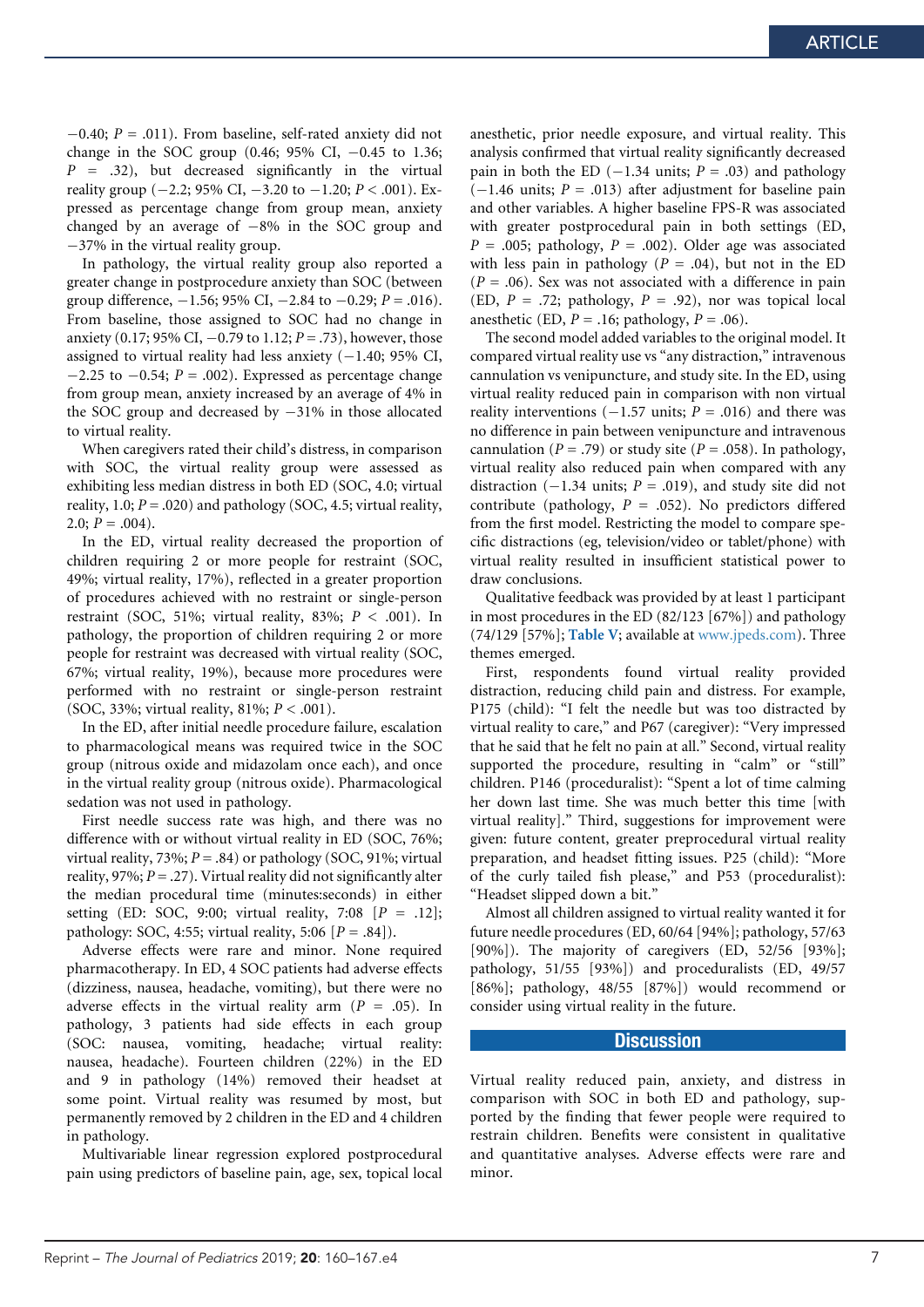Suboptimal childhood pain management is associated with acute and long-term physical and psychological ramifications, including conditioned pain hypersensitivity, needle phobia, and health care avoidance.5,26 Children rate needles the second-most painful health care experience after their primary pathology, $7$  and caregivers rate needles as one of the most distressing parts of health care.<sup>27</sup> Unmanaged pain is frequent, with 50%-60% of children reporting significant pain and anxiety.<sup>4</sup>

Prior reviews<sup>28,29</sup> and meta-analyses<sup>30,31</sup> suggested that virtual reality may be useful for pain. Primary studies, however, examined discrete populations, were generally small, highly heterogenous, originated from the psychology literature, and the risk of guideline-assessed bias was generally high.<sup>29,31,32</sup> Applying a pragmatic<sup>33</sup> ethos to 2 common hospital-based settings, we enrolled a clinically broad sample of children. Given the subjectivity of pain, we strove for validity, using quantitative and qualitative data and a dual-setting design. We studied children aged 4-11 years, a younger group than previously studied,  $34-37$ and one that is developmentally important—needle phobia has a median onset age of 5.5 years.<sup>38</sup>

Various strategies exist for needle pain. Nociceptiondirected choices include topical local anesthetic<sup>39</sup> and a proprietary cooled vibration device.<sup>40</sup> However, these methods do not control apprehension.<sup>9</sup> Although we detected no benefit for local anesthetic in linear regression, this post hoc analysis had limited power because most children in the ED received local anesthetic and the converse was true in pathology.

Systematic reviews of distraction-based therapies confirm efficacy for pain and distress, with low-technology options (eg, blowing bubbles, books), less effective than high-technology ones (eg, television, virtual reality).  $41,42$ Our a priori aim was to compare virtual reality with clinician-directed SOC (ie, current practice) for hospital-based needle procedures, and we found virtual reality advantageous in this comparison. In the SOC group, distraction interventions were customized by the clinician. Post-hoc linear regression suggested that virtual reality had greater pain benefit than this "any distraction" group, but unfortunately there was insufficient power to compare virtual reality with specific nonvirtual reality distractions. This factor should be explored in future studies.

Needle pain studies using different virtual reality sequences to ours indicate no effect,  $34,35$  raising the possibility that content may have an effect distinct to virtual reality itself. Indeed, the largest prior study of virtual reality in outpatient phlebotomy reported a mean difference of  $-0.3$  in the self-rated FPS-R between virtual reality and SOC in individuals aged 10-21 years.<sup>37</sup> We saw a greater reduction in mean FPS-R in the outpatient phlebotomy group  $(-1.39; 95\% \text{ CI}, -2.68 \text{ to } -0.11; P = .034)$ , which may indicate content-specific effects, or could be from confounders such as age.

The effect of virtual reality was greater at younger ages, concordant with prior investigations associating younger

age and greater needle pain. $3$  Younger children are less able to control fear or respond to reassurance and are, therefore, optimal candidates for distraction.<sup>9</sup> Taken together, virtual reality may be a useful needle pain distraction option, particularly for younger children.

Pediatric pain management position statements emphasize 3 relevant non-negotiables: positional measures, local anesthetic, and age-appropriate distraction.<sup>6</sup> Although we found virtual reality efficacious as a distraction measure, it cannot replace the other non-negotiables.

Virtual reality may not be appropriate for every child. A minority of children assigned to virtual reality (ED, 4/64 [6%]; pathology, 6/63 [10%]) did not want virtual reality for their next needle. In addition, a few patients reported virtual reality was unengaging or were too apprehensive to engage with virtual reality. Although virtual reality could be useful for many patients, cooperation is necessary for any distraction to be successful. Despite best practices, inevitably, a small proportion of children will require restraint and/or sedation and approaches should be individualized.

In the ED and pathology, virtual reality had a favorable effect on pain. By occupying a proportion of an individual's finite and limited attentional capacity, virtual reality is hypothesized to decrease the cognitive resources available to focus on pain and anxiety. $43$  Functional magnetic resonance imaging with virtual reality use demonstrates modulation of pain control systems including the anterior cingulate cortex, providing biological plausibility.<sup>44</sup>

The magnitude of changes in self-rated pain requires consideration. In the ED, virtual reality reduced pain by  $-1.78$  units (95% CI,  $-3.24$  to  $-0.32$ ) in comparison with SOC. In pathology, virtual reality reduced pain by  $-1.39$ units (95% CI,  $-2.68$  to  $-0.11$ ). Differences fall between intervals on a scale with 2-point intervals, and occur in addition to clinically important baseline pain in the ED. To our knowledge, no minimally clinically important difference (MCID) is definitively established for pediatric needle pain.

A pain MCID is "often sought after, but elusive,"<sup>45</sup> varying according to scale, population, procedure, and statistical methodology.46-48 Investigators have used different instruments in pediatric populations to estimate MCID in existing pain. $49-52$  Three major problems limit applicability. First, MCID studies did not impose an additional painful and anxiety-provoking stimulus (ie, needle). Second, they do not examine outpatients. Third, children were up to 5 years older.<sup>49</sup> We saw an absolute change in FPS-R, which falls below that which some would consider minimally clinically important,  $51,52$  but exceeds thresholds set by others. $49,50$  Using percentage change criteria, pain reductions meet Tsze's<sup>52</sup> MCID in the ED group, and exceed the ideally clinically important change threshold in pathology. Our qualitative data also support meaningful pain reduction in at least a subset of patients.

This study has limitations. First, virtual reality is not blindable. The major purpose of blinding is to eliminate subjectivity, $53$  yet pain and anxiety are inherently subjective. Observational pain scores were impractical because they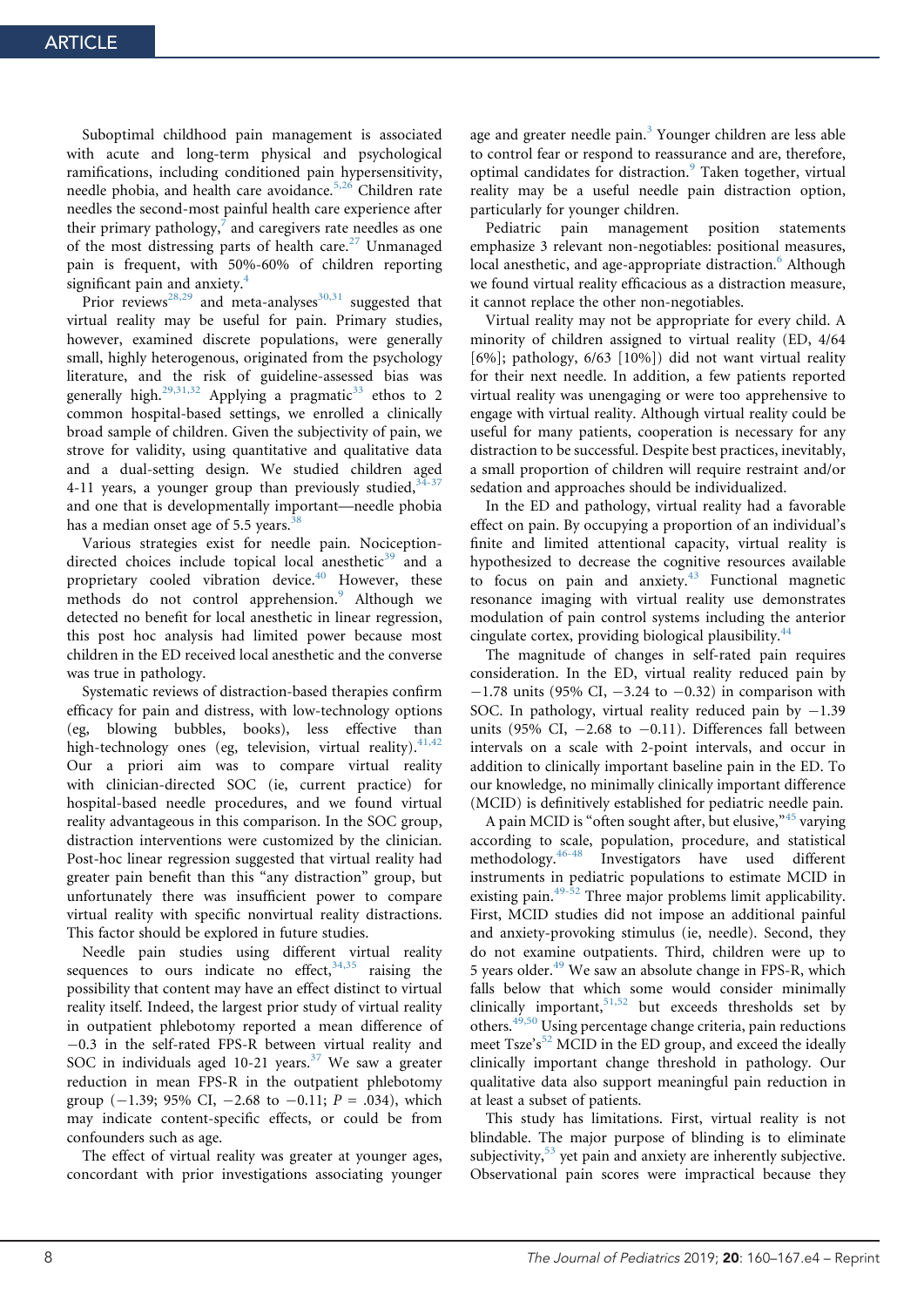usually include a facial scale measure and virtual reality obscures the face.<sup>17</sup> Overall, it seems unlikely that results are solely due to expectation influencing report.

Second, analyses were conducted without multiplicity adjustment. We report prespecified main outcome data with P values and CISs as suggested to facilitate interpretation.22,54 Importantly, the effects of virtual reality were consistent across the ED and pathology (2 trials), with qualitative data supporting quantitative results. In aggregate, this suggests results are reliable and valid rather than false positives.

Third, these results may not be generalizable to children outside tertiary centers. There were few patients with severe needle phobias or severe developmental issues. However, patients enrolled mirrored a typical population for whom activity-based distractions would be considered.

The virtual reality intervention used was safe and effective in children aged 4-11 years, decreasing needle pain, anxiety, distress and the need for restraint in 2 hospital-based settings. Future research could evaluate other pediatric needle contexts including ward inpatients, vaccination, finger pricks, repeated procedures, examine the role of specific content, and compare virtual reality with other distractions.  $\blacksquare$ 

We thank the patients, their caregivers, and the staff of our institutions.

Submitted for publication Nov 5, 2018; last revision received Jan 29, 2019; accepted Feb 26, 2019.

Reprint requests: Paul Leong, MBBS, MPHTM, School of Clinical Sciences, Monash University & Monash Health, 246 Clayton Rd, Clayton, Victoria, Australia. E-mail: [paul.leong@monash.edu](mailto:paul.leong@monash.edu)

#### Data Statement

Data sharing statement available at [www.jpeds.com](http://www.jpeds.com/).

#### References

- 1. Friedrichsdorf SJ, Postier A, Eull D, Weidner C, Foster L, Gilbert M, et al. Pain outcomes in a US children's hospital: a prospective cross-sectional survey. Hosp Pediatr 2015;5:18-26.
- 2. Shomaker K, Dutton S, Mark M. Pain prevalence and treatment patterns in a US Children's hospital. Hosp Pediatr 2015;5:363-70.
- 3. McMurtry CM, Pillai Riddell R, Taddio A, Racine N, Asmundson GJG, Noel M, et al. Far from "just a poke": common painful needle procedures and the development of needle fear. Clin J Pain 2015;31:S3-11.
- 4. Stinson J, Yamada J, Dickson A, Lamba J, Stevens B. Review of systematic reviews on acute procedural pain in children in the hospital setting. Pain Res Manag J Can Pain Soc 2008;13:51-7.
- 5. Brennan F, Carr DB, Cousins M. Pain management: a fundamental human right. Anesth Analg 2007;105:205-21.
- 6. Friedrichsdorf SJ, Eull D, Weidner C. A Children's comfort promise: how can we do everything possible to prevent and treat pain in children using quality improvement strategies? Paediatr Pain Lett 2016;18:5.
- 7. Birnie KA, Chambers CT, Fernandez CV, Forgeron PA, Latimer MA, McGrath PJ, et al. Hospitalized children continue to report undertreated and preventable pain. Pain Res Manag 2014;19:198-204.
- 8. Gaskell S. Evidence-based guidelines for the management of invasive and/or distressing procedures with children. Leicester: British Psychological Society; 2010.
- 9. Krauss BS, Calligaris L, Green SM, Barbi E. Current concepts in management of pain in children in the emergency department. Lancet 2016;387: 83-92.
- 10. Schulz KF. CONSORT 2010 statement: updated guidelines for reporting parallel group randomized trials. Ann Intern Med 2010;152:726.
- 11. Boutron I, Altman DG, Moher D, Schulz KF, Ravaud P , CONSORT NPT Group. CONSORT statement for randomized trials of nonpharmacologic treatments: a 2017 update and a CONSORT extension nonpharmacologic trial abstracts. Ann Intern Med 2017;167:40.
- 12. National Health and Medical Research. National statement on ethical conduct in human research (2007). National Health and Medical Research; 2015, [www.nhmrc.gov.au/guidelines-publications/](http://www.nhmrc.gov.au/guidelines-publications/) e72. [Accessed 10 May 2018].
- 13. Breivik H, Borchgrevink PC, Allen SM, Rosseland LA, Romundstad L, Breivik Hals EK, et al. Assessment of pain. Br J Anaesth 2008;101:17-24.
- 14. Beller EM, Gebski V, Keech AC. Randomisation in clinical trials. Med J Aust 2002;177:4.
- 15. Hicks CL, von Baeyer CL, Spafford PA, van Korlaar I, Goodenough B. The Faces Pain Scale-Revised: toward a common metric in pediatric pain measurement. Pain 2001;93:173-83.
- 16. Tomlinson D, von Baeyer CL, Stinson JN, Sung L. A systematic review of Faces Scales for the self-report of pain intensity in children. Pediatrics 2010;126:e1168-98.
- 17. McGrath PJ, Walco GA, Turk DC, Dworkin RH, Brown MT, Davidson K, et al. Core Outcome domains and measures for pediatric acute and chronic/recurrent pain clinical trials: PedIMMPACT recommendations. J Pain 2008;9:771-83.
- 18. Ersig AL, Kleiber C, McCarthy AM, Hanrahan K. Validation of a clinically useful measure of children's state anxiety before medical procedures. J Spec Pediatr Nurs 2013;18:311-9.
- 19. Yen K, Riegert A, Gorelick MH. Derivation of the DIVA score: a clinical prediction rule for the identification of children with difficult intravenous access. Pediatr Emerg Care 2008;24:143-7.
- 20. Faul F, Erdfelder E, Lang A-G, Buchner A. G\*Power 3: a flexible statistical power analysis program for the social, behavioral, and biomedical sciences. Behav Res Methods 2007;39:175-91.
- 21. Migdal M, Chudzynska-Pomianowska E, Vause E, Henry E, Lazar J. Rapid, needle-free delivery of lidocaine for reducing the pain of venipuncture among pediatric subjects. Pediatrics 2005;115:e393-8.
- 22. Althouse AD. Adjust for multiple comparisons? It's not that simple. Ann Thorac Surg 2016;101:1644-5.
- 23. Vickers AJ. The use of percentage change from baseline as an outcome in a controlled trial is statistically inefficient: a simulation study. BMC Med Res Methodol, <http://bmcmedresmethodol.biomedcentral.com/articles/> 10.1186/1471-2288-1-6. [Accessed 7 April 2018].
- 24. Vickers AJ, Altman DG. Statistics notes: analysing controlled trials with baseline and follow up measurements. BMJ 2001;323:1123-4.
- 25. Braun V, Clarke V. Using thematic analysis in psychology. Qual Res Psychol 2006;3:77-101.
- 26. Kennedy RM, Luhmann J, Zempsky WT. Clinical implications of unmanaged needle-insertion pain and distress in children. Pediatrics 2008;122(Suppl 3):S130-3.
- 27. Walsh BM, Bartfield JM. Survey of parental willingness to pay and willingness to stay for "painless" intravenous catheter placement. Pediatr Emerg Care 2006;22:699-703.
- 28. Matsangidou M, Ang CS, Sakel M. Clinical utility of virtual reality in pain management: a comprehensive research review. Br J Neurosci Nurs 2017;13:133-43.
- 29. Garrett B, Taverner T, Masinde W, Gromala D, Shaw C, Negraeff M. A rapid evidence assessment of immersive virtual reality as an adjunct therapy in acute pain management in clinical practice. Clin J Pain 2014;30:1089-98.
- 30. Kenney MP, Milling LS. The effectiveness of virtual reality distraction for reducing pain: a meta-analysis. Psychol Conscious Theory Res Pract 2016;3:199-210.
- 31. Chan E, Foster S, Sambell R, Leong P. Clinical efficacy of virtual reality for acute procedural pain management: a systematic review and meta-analysis. PLoS One 2018;13:e0200987.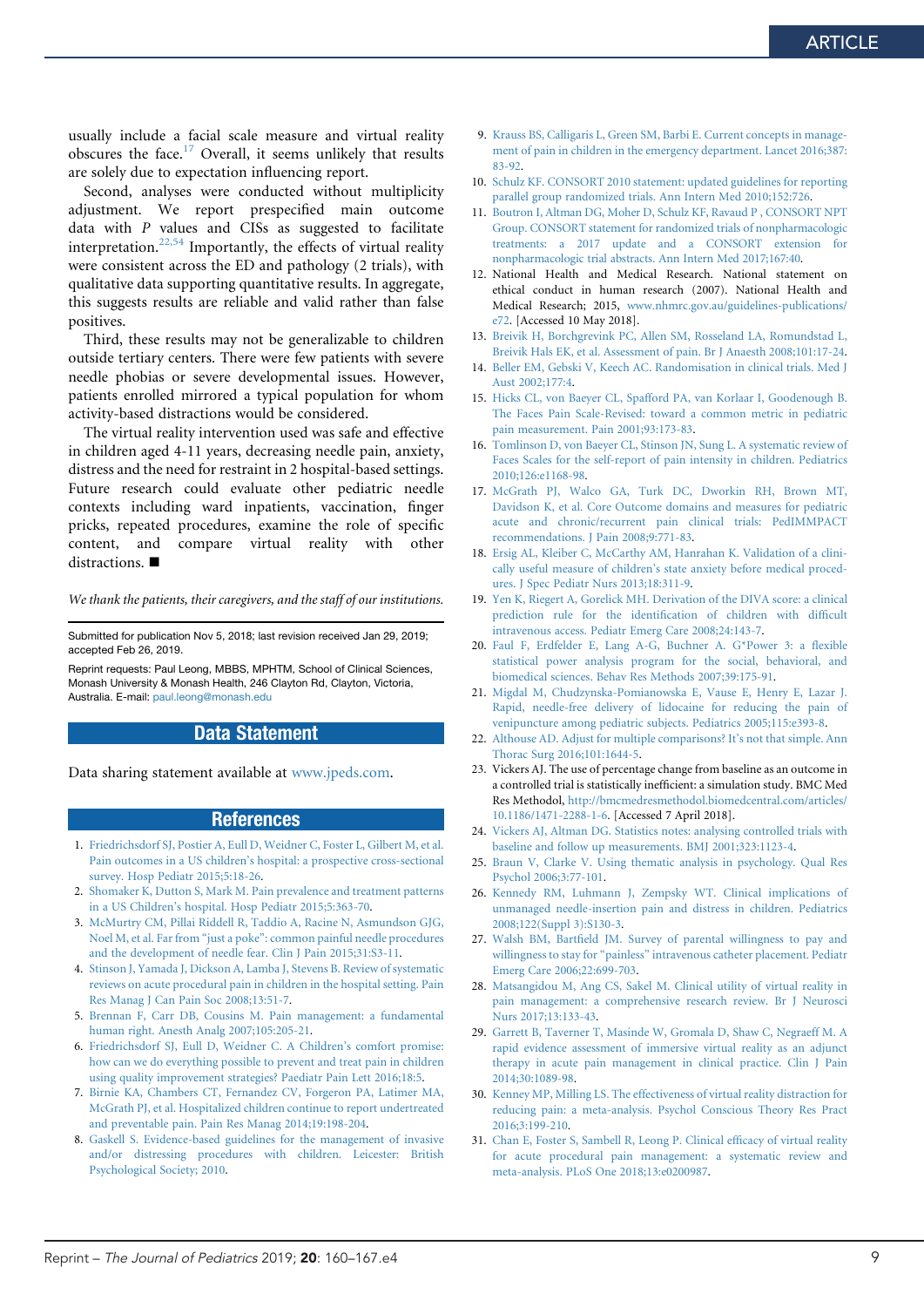- 32. Dascal J, Reid M, IsHak WW, Spiegel B, Recacho J, Rosen B, et al. Virtual reality and medical inpatients: a systematic review of randomized, controlled trials. Innov Clin Neurosci 2017;14:14-21.
- 33. Schwartz D, Lellouch J. Explanatory and pragmatic attitudes in therapeutical trials. J Chronic Dis 1967;20:637-48.
- 34. Gold JI, Kim SH, Kant AJ, Joseph MH, Rizzo AS. Effectiveness of virtual reality for pediatric pain distraction during i.v. placement. Cyberpsychology Behav 2006;9:207-12.
- 35. Gershon J, Zimand E, Pickering M, Rothbaum BO, Hodges L. A pilot and feasibility study of virtual reality as a distraction for children with cancer. J Am Acad Child Adolesc Psychiatry 2004;43:1243-9.
- 36. Wolitzky K, Fivush R, Zimand E, Hodges L, Rothbaum BO. Effectiveness of virtual reality distraction during a painful medical procedure in pediatric oncology patients. Psychol Health 2005;20:817-24.
- 37. Gold JI, Mahrer NE. Is virtual reality ready for prime time in the medical space? A randomized control trial of pediatric virtual reality for acute procedural pain management. J Pediatr Psychol, http:// academic.oup.com/jpepsy/article/doi/10.1093/jpepsy/jsx129/4558507. [Accessed 29 November 2017].
- 38. Bienvenu OJ, Eaton WW. The epidemiology of blood-injection-injury phobia. Psychol Med 1998;28:1129-36.
- 39. Lander JA, Weltman BJ, So SS. EMLA and Amethocaine for reduction of children's pain associated with needle insertion. The Cochrane Collaboration. Cochrane Database of Systematic Reviews [Internet]. Chichester, UK: John Wiley & Sons, Ltd; 2006, [http://doi.wiley.com](http://doi.wiley.com/)/ 10.1002/14651858.CD004236.pub2. [Accessed 1 March 2018].
- 40. Kearl YL, Yanger S, Montero S, Morelos-Howard E, Claudius I. Does combined use of the J-tip® and Buzzy® device decrease the pain of venipuncture in a pediatric population? J Pediatr Nurs 2015;30:829-33.
- 41. Uman LS, Birnie KA, Noel M, Parker JA, Chambers CT, McGrath PJ, et al. Psychological interventions for needle-related procedural pain and distress in children and adolescents. Cochrane Pain, Palliative and Supportive Care Group. Cochrane Database Syst Rev [Internet], <http://doi.wiley.com/10.1002/14651858.CD005179.pub3>. [Accessed 23 September 2018].
- 42. Birnie KA, Noel M, Parker JA, Chambers CT, Uman LS, Kisely SR, et al. Systematic Review and meta-analysis of distraction and hypnosis for needle-related pain and distress in children and adolescents. J Pediatr Psychol 2014;39:783-808.
- 43. McCaul KD, Malott JM. Distraction and coping with pain. Psychol Bull 1984;95:516-33.
- 44. Gold JI, Belmont KA, Thomas DA. The neurobiology of virtual reality pain attenuation. Cyberpsychol Behav 2007;10:536-44.
- 45. Beaton DE, Boers M, Wells GA. Many faces of the minimal clinically important difference (MCID): a literature review and directions for future research. Curr Opin Rheumatol 2002;14.
- 46. Cook CE. Clinimetrics corner: the Minimal Clinically Important Change Score (MCID): a necessary pretense. J Man Manip Ther 2008;16:82E-3E.
- 47. Copay AG, Subach BR, Glassman SD, Polly DW, Schuler TC. Understanding the minimum clinically important difference: a review of concepts and methods. Spine J 2007;7:541-6.
- 48. Angst F, Aeschlimann A, Angst J. The minimal clinically important difference raised the significance of outcome effects above the statistical level, with methodological implications for future studies. J Clin Epidemiol 2017;82:128-36.
- 49. Voepel-Lewis T, Burke CN, Jeffreys N, Malviya S, Tait AR. Do 0–10 numeric rating scores translate into clinically meaningful pain measures for children? Anesth Analg 2011;112:415-21.
- 50. Bailey B, Daoust R, Doyon-Trottier E, Dauphin-Pierre S, Gravel J. Validation and properties of the verbal numeric scale in children with acute pain. Pain 2010;149:216-21.
- 51. Bulloch B, Tenenbein M. Assessment of clinically significant changes in acute pain in children. Acad Emerg Med 2002;9:199-202.
- 52. Tsze DS, Hirschfeld G, von Baeyer CL, Bulloch B, Dayan PS. Clinically significant differences in acute pain measured on self-report pain scales in children. Acad Emerg Med 2015;22:415-22.
- 53. Day SJ. Statistics notes: blinding in clinical trials and other studies. BMJ 2000;321:504.
- 54. Schulz KF, Grimes DA. Multiplicity in randomised trials I: endpoints and treatments. Lancet 2005;365:1591-5.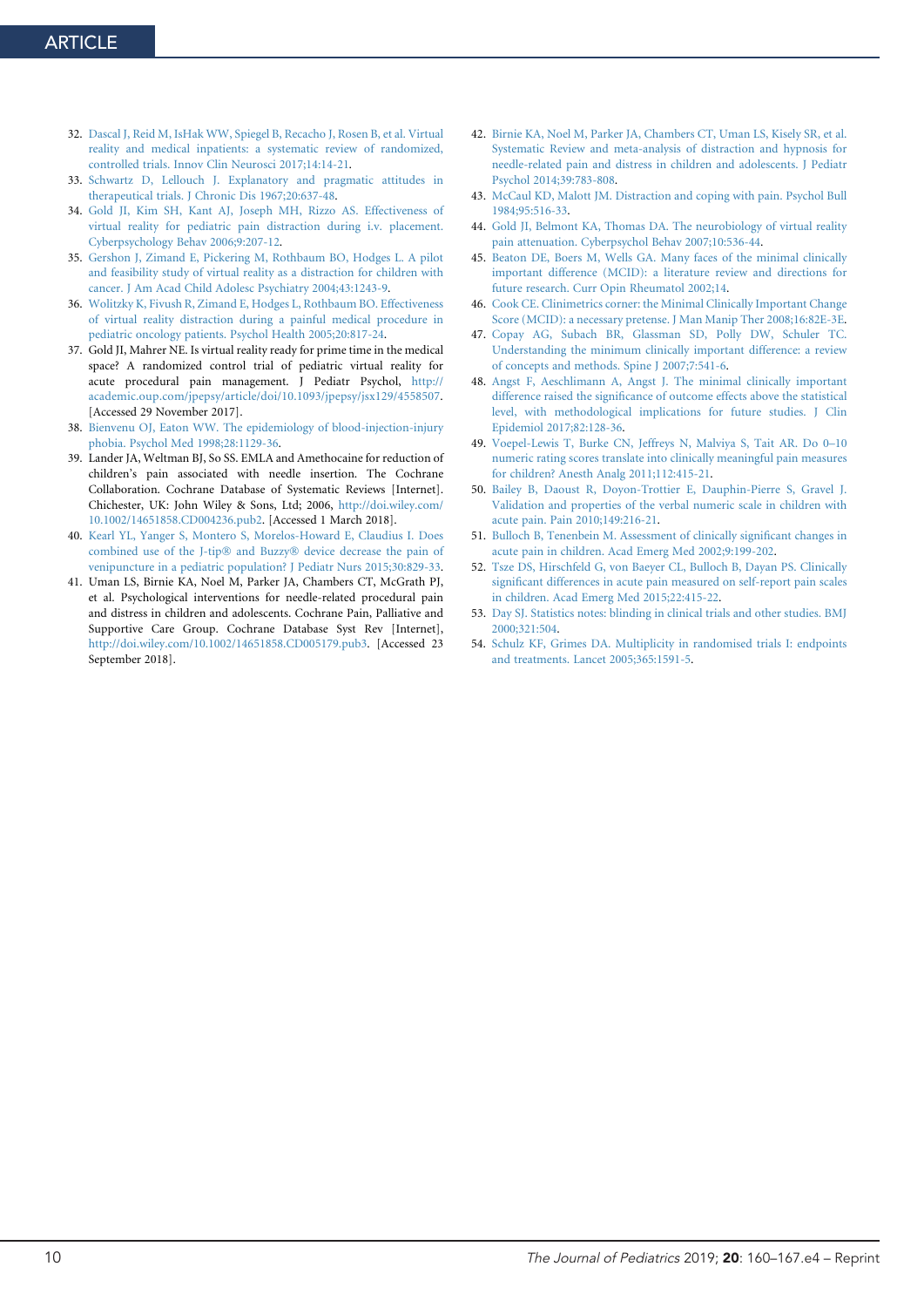

Figure 2. CONSORT diagram.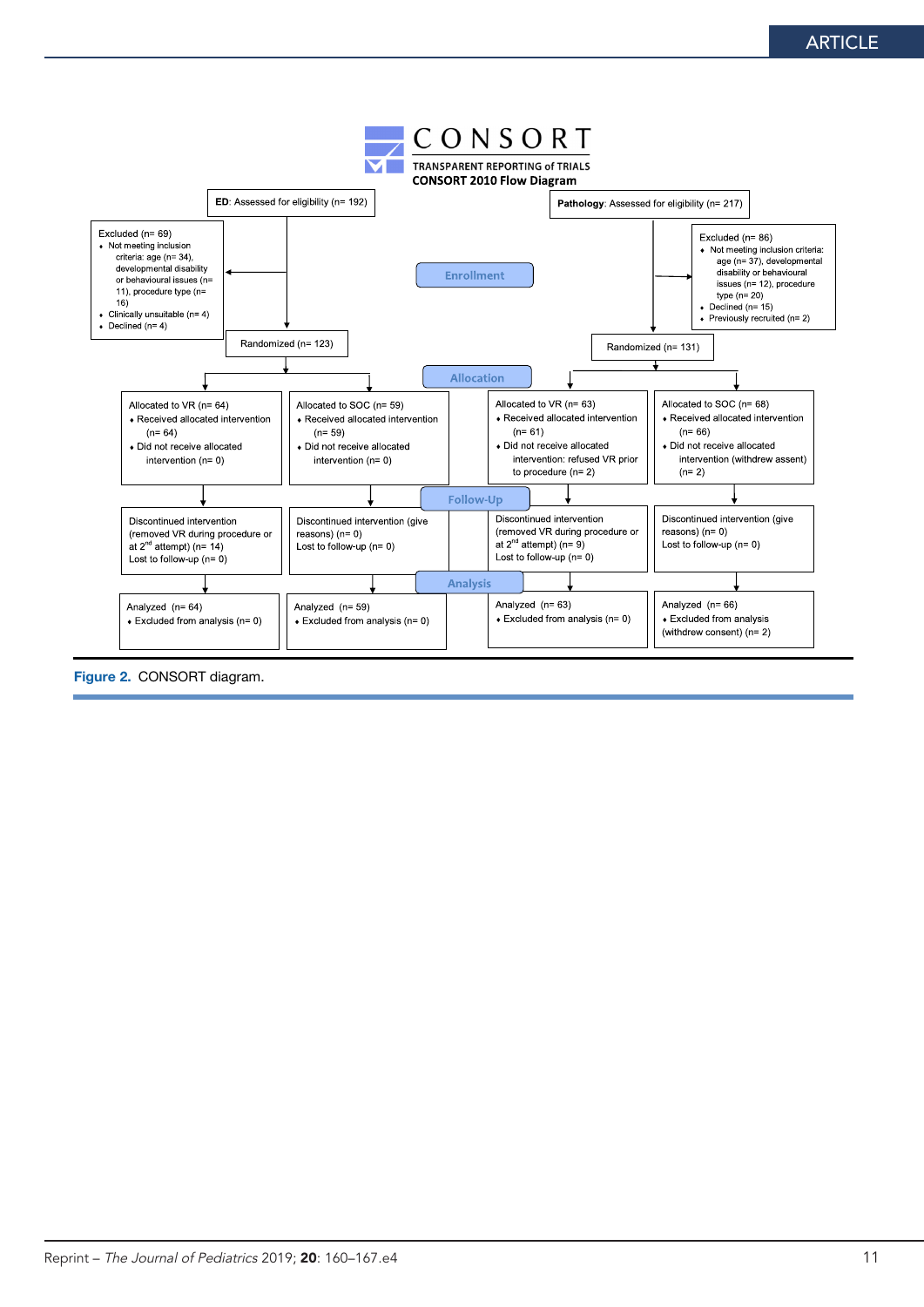#### Table II. Baseline characteristics

| l'able II. Baseline characteristics        |               |                                            |               |                              |
|--------------------------------------------|---------------|--------------------------------------------|---------------|------------------------------|
|                                            |               | <b>ED</b><br><b>Outpatient (pathology)</b> |               |                              |
| <b>Characteristic</b>                      | $SOC(n = 59)$ | Virtual reality ( $n = 64$ )               | $SOC(n = 66)$ | Virtual reality ( $n = 63$ ) |
| Indication: diagnostic or treatment        |               |                                            |               |                              |
| Diagnostic                                 | 35            | 33                                         | N/A           | N/A                          |
| Treatment                                  | 8             | 19                                         |               |                              |
| <b>Both</b>                                | 16            | 12                                         |               |                              |
| Previous virtual reality exposure          | 19 (32)       | 19 (30)                                    | 15 (22)       | 16 (25)                      |
| Baseline systemic analgesia                |               |                                            |               |                              |
| None                                       | 32            | 41                                         | 64            | 63                           |
| Paracetamol                                | 19            | 19                                         |               |                              |
| <b>NSAID</b>                               | 9             | 7                                          |               |                              |
| Opioid                                     | 3             | 3                                          |               |                              |
| Presenting complaint                       |               |                                            |               |                              |
| Abdominal pain                             | 18(31)        | 18 (28)                                    | N/A           | N/A                          |
| Musculoskeletal including trauma           | 8(14)         | 4(6)                                       |               |                              |
| Infective                                  | 18(31)        | 19 (30)                                    |               |                              |
| Other                                      | 15 (25)       | 23 (36)                                    |               |                              |
| DIVA score $\geq 4$                        | 2(3)          | 2(3)                                       | 1(2)          | 1(1)                         |
| Language other than English spoken at home | 14 (24)       | 12 (19)                                    | 14 (21)       | 18 (29)                      |
| Severe caregiver-rated needle phobia       | 5(9)          | 11 (17)                                    | 12 (18)       | 9(14)                        |
| Any developmental concern                  | 2(3)          | 5(8)                                       | 10(15)        | 10(16)                       |

*DIVA*, proceduralist rated difficult intravenous access score<sup>19</sup>; *N/A,* not applicable; *NSAID,* nonsteroidal anti-inflammatory drug.<br>Data are number (%).<br>Baseline systemic analgesia: patients may have received >1 medic

| Table IV. Procedural characteristics |                    |                              |                   |                              |
|--------------------------------------|--------------------|------------------------------|-------------------|------------------------------|
|                                      |                    | ED                           |                   | Outpatient (pathology)       |
| <b>Characteristics</b>               | $SOC (n = 59)$     | Virtual reality ( $n = 64$ ) | $SOC(n = 66)$     | Virtual reality ( $n = 63$ ) |
| Proceduralist self-rated skill       |                    |                              |                   |                              |
| Novice                               | Nil                | 2(3)                         | Nil               | Nil                          |
| Advanced beginner                    | Nil                | 3(5)                         | Nil               | Nil                          |
| Competent                            | 20(34)             | 19 (30)                      | 5(8)              | 4 (6)                        |
| Proficient                           | 27(46)             | 30(47)                       | 16 (24)           | 23(37)                       |
| Expert                               | 12 (20)            | 10(16)                       | 44 (67)           | 36(57)                       |
| Removed headset                      |                    |                              |                   |                              |
| Temporary                            | N/A                | 12 (19)                      | N/A               | 5(8)                         |
| Permanent                            |                    | 2(3)                         |                   | 4(6)                         |
| Withdrew limb                        | 17 (29)            | 10(16)                       | 15(23)            | 8(13)                        |
| Need to call for further personnel   | 7(12)              | 6(9)                         | 4(6)              | 5(8)                         |
| Comfort positioning                  | 5(9)               | 5(8)                         | 42 (64)           | 40 (64)                      |
| Procedural time, min:sec             | $9:00(6:11-15:00)$ | 7:08 (5:47-11:30)            | $4:55(3:28-6:56)$ | $5:06(3:55-6:46)$            |
| Need for sedation                    | 2(3)               | 1 (2)                        | Nil               | Nil                          |

Data are number (%) or median (IQR). Percentages may not add to 100 owing to rounding.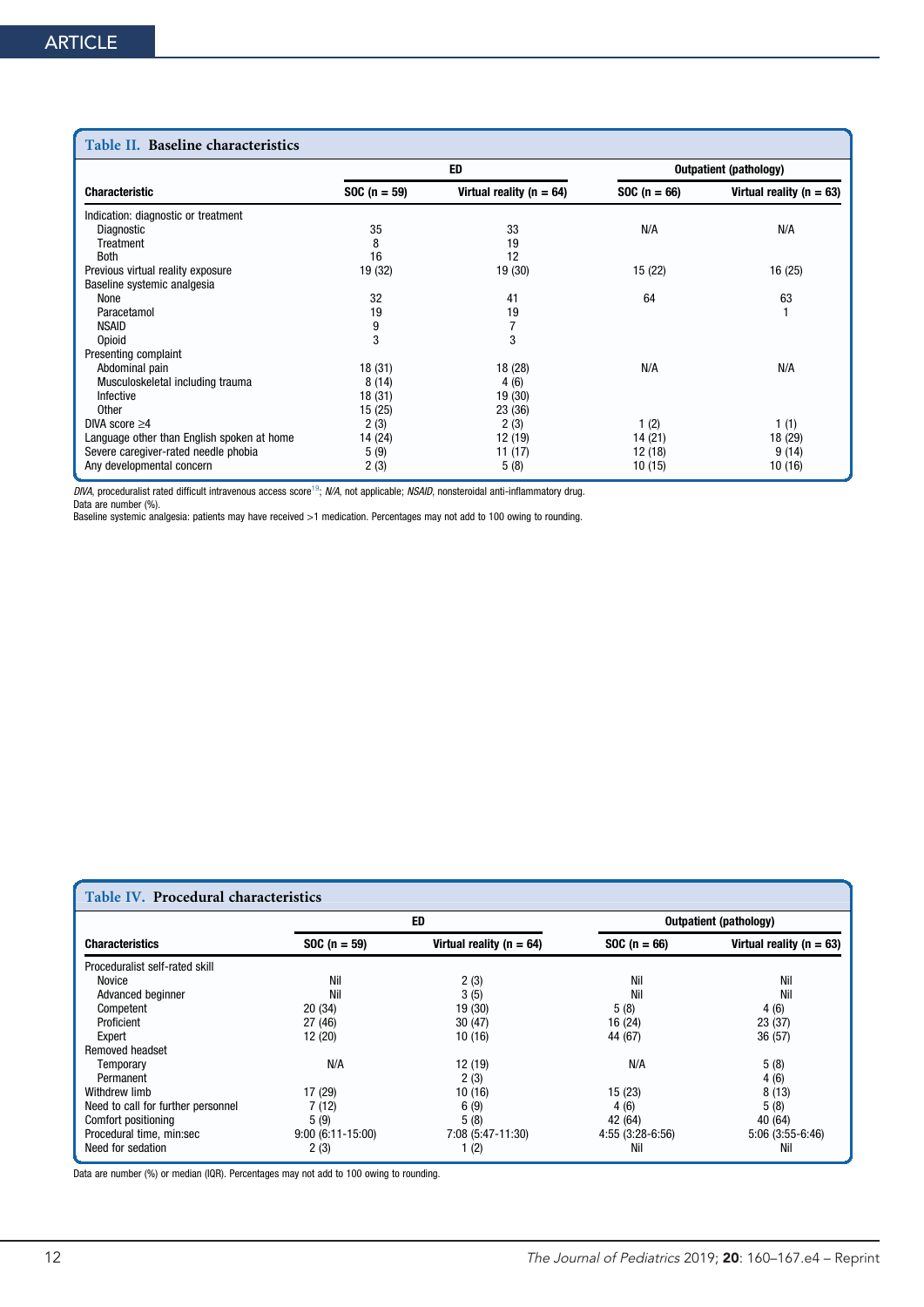| Table V. Qualitative data                |                        |                                                                    |                                                                                                                                                                |                                        |
|------------------------------------------|------------------------|--------------------------------------------------------------------|----------------------------------------------------------------------------------------------------------------------------------------------------------------|----------------------------------------|
| Participants*                            | Setting                | Group                                                              | <b>Feedback</b>                                                                                                                                                | Subtheme $(+/-)^*$                     |
|                                          |                        |                                                                    | Theme 1: virtual reality provides distraction, and decreases pain and distress                                                                                 |                                        |
| P4 (Proc)                                | ED                     | Virtual reality                                                    | Enjoyable for patient. Well tolerated. Quality distraction. Fun.                                                                                               | Distract $(+)$                         |
| P11 (Carer)                              | ED                     | Virtual reality                                                    | Huge difference compared to usual: had many blood tests for nephritis recently                                                                                 | Support $(+)$                          |
| P <sub>12</sub> (Proc)                   | ED                     | Virtual reality                                                    | and this was the best he's been.<br>Worth a try: she was distracted but got upset. Would recommend.                                                            | Distract $(+)$                         |
| P <sub>13</sub> (Proc)                   | ED                     | Virtual reality                                                    | Patient normally distressed with this procedure but with the virtual reality the                                                                               | Distress $(+)$                         |
|                                          |                        |                                                                    | patient was a completely different child.                                                                                                                      |                                        |
| P22 (Proc)                               | ED                     | Virtual reality                                                    | Good distraction, patient was compliant.                                                                                                                       | Distract $(+)$                         |
| P24 (Carer)                              | ED                     | Virtual reality                                                    | I believe she wouldn't have even needed anesthetic cream with virtual reality.                                                                                 | Pain $(+)$                             |
| P32 (Proc)                               | ED                     | Virtual reality                                                    | Excellent distraction! Initial discomfort felt by patient when mask put on which<br>increased his anxiety. Once this was sorted out, he settled quickly.       | Distract $(+)$                         |
| P34 (Proc)                               | ED                     | Virtual reality                                                    | Patient was entranced and very distracted.                                                                                                                     | Distract $(+)$                         |
| P41 (Proc)                               | ED                     | Virtual reality                                                    | Great distraction technique.                                                                                                                                   | Distract $(+)$                         |
| P53 (Child)                              | Pathology              | Virtual reality                                                    | I did not know when the needle went in.                                                                                                                        | Pain $(+)$                             |
| P54 (Proc)                               | Pathology              | Virtual reality                                                    | Did not use virtual reality, too anxious and new to patient.                                                                                                   | Anxiety $(-)$                          |
| P66 (Carer)                              | Pathology              | Virtual reality                                                    | I think this is a great idea. My daughter was really scared about the idea of bloods                                                                           | Distract $(+)$                         |
|                                          |                        |                                                                    | being taken. But with being distracted it helped so much and the ladies were<br>fabulous.                                                                      |                                        |
| P67 (Carer)                              | ED                     | Virtual reality                                                    | Very impressed that he said that he felt no pain at all.                                                                                                       | Pain $(+)$                             |
| P73 (Proc)                               | ED                     | Virtual reality                                                    | Patient would have been more distressed without virtual reality.                                                                                               | Distress $(+)$                         |
| P <sub>107</sub> (Carer)                 | Pathology              | Virtual reality                                                    | Any tools to distract the kids from focusing on the injection/needle is always                                                                                 | Distract $(+)$                         |
|                                          |                        |                                                                    | beneficial. Virtual reality was wonderful, I'm a huge advocate.                                                                                                |                                        |
| P112 (Carer)<br>P114 (Child)             | Pathology<br>Pathology | Virtual reality<br>Virtual reality                                 | Keeps kids' attention and kids relaxed.<br>Didn't notice needle go in.                                                                                         | Distract $(+)$<br>Pain $(+)$           |
| P <sub>116</sub> (Carer)                 | Pathology              | SOC                                                                | A tool like that would be so useful-even when he's anxious in the car, it could be                                                                             | Anxiety $(+)$                          |
|                                          |                        |                                                                    | something positive to talk about and look forwards to.                                                                                                         |                                        |
| P149 (Proc)                              | Pathology              | Virtual reality                                                    | Worked really well for him. He was very distressed secondary to previous bad                                                                                   | Anxiety $(+)$                          |
|                                          |                        |                                                                    | experience.                                                                                                                                                    |                                        |
| P <sub>161</sub> (Child)                 | ED                     | Virtual reality                                                    | Didn't feel anything at all.                                                                                                                                   | Pain $(+)$                             |
| P <sub>164</sub> (Carer)<br>P171 (Child) | Pathology<br>Pathology | Virtual reality<br>Virtual reality                                 | Didn't really work because the video was not engaging for this particular patient.<br>I felt the needle but was to distracted by virtual reality to care.      | Distract $(-)$<br>Pain $(+)$           |
| P192 (Child)                             | Pathology              | Virtual reality                                                    | That was so fun! I would really like it next time please.                                                                                                      | Distract $(+)$                         |
| P <sub>196</sub> (Carer)                 | ED                     | S <sub>O</sub> C                                                   | Would have really helped his anxiety to be distracted by virtual reality.                                                                                      | Distract $(+)$                         |
| P202 (Carer)                             | Pathology              | Virtual reality                                                    | Much less distressed than usual. I think it would have helped my son from ages 5-6.                                                                            | Distress $(+)$                         |
| P206 (Child)                             | Pathology              | <b>SOC</b>                                                         | I'd like to think of the needle as a fish nibble next time.                                                                                                    | Anxiety $(+)$                          |
| P215 (Proc)                              | ED                     | Virtual reality                                                    | Great, very helpful distraction for procedures.                                                                                                                | Distract $(+)$                         |
| P237 (Carer)                             | ED                     | Virtual reality                                                    | That's a very effective and interesting method for children to decrease their anxiety<br>of injection.                                                         | Anxiety $(+)$                          |
| P239 (Carer)                             | Pathology              | Virtual reality                                                    | Had 300 needles, first time he had not cried.                                                                                                                  | Distress $(+)$                         |
| P245 (Child)                             | ED                     | Virtual reality                                                    | Has Playstation virtual reality at home so this wasn't that exciting.                                                                                          | Distract $(-)$                         |
| P249 (Child)                             | Pathology              | Virtual reality                                                    | Didn't hurt this time.                                                                                                                                         | Pain $(+)$                             |
| P250 (Carer)                             | Pathology              | SOC                                                                | Virtual reality would have worked well for him - he really liked it.                                                                                           | Distract $(+)$                         |
| P254 (Proc)                              | ED                     | Virtual reality                                                    | Great distraction so far. Problem may persist with extremely anxious patients, but<br>great for everyone else.                                                 | Distract $(+)$<br>Anxiety $(-)$        |
|                                          |                        | Theme 2: virtual reality supports keeping the child still and calm |                                                                                                                                                                |                                        |
| P1 (Proc)                                | ED                     | Virtual reality                                                    | Keeps them calm.                                                                                                                                               | Calm $(+)$                             |
| P12 (Proc)                               | ED                     | Virtual reality                                                    | Increased distress if pain and patient can't see cause.                                                                                                        | Blocking $(-)$                         |
| P <sub>23</sub> (Proc)                   | ED                     | Virtual reality                                                    | It's great, [patient] was distressed for about 2 seconds then was completely calm.                                                                             | Calm $(+)$                             |
| P <sub>24</sub> (Proc)<br>P27 (Proc)     | ED<br>ED               | Virtual reality<br>Virtual reality                                 | A calm child is great.<br>Calm, well distracted.                                                                                                               | Calm $(+)$<br>Calm $(+)$               |
| P37 (Proc)                               | ED                     | Virtual reality                                                    | Provided good distraction and entertainment; allowed child to not visualize needle,                                                                            | Calm $(+)$ , Block $(+)$               |
|                                          |                        |                                                                    | calming the patient.                                                                                                                                           |                                        |
| P53 (Carer)                              | Pathology              | Virtual reality                                                    | Thank you, it was really good. Anything helps.                                                                                                                 | Support $(+)$                          |
| P68 (Carer)                              | Pathology              | Virtual reality                                                    | Made the experience much easier. Last time we had to hold her down.                                                                                            | Still $(+)$                            |
| P87 (Carer)                              | Pathology              | SOC                                                                | He wouldn't get scared if he couldn't see the needle.<br>Stopped my child crying and moving arms around.                                                       | Block $(+)$                            |
| P91 (Carer)<br>P <sub>108</sub> (Carer)  | ED.<br>Pathology       | Virtual reality<br>Virtual reality                                 | Great idea. Patient was completely relaxed throughout the whole procedure.                                                                                     | Still $(+)$<br>Calm $(+)$              |
| P <sub>109</sub> (Proc)                  | Pathology              | Virtual reality                                                    | Have taken blood from this little girl before. Felt this child was much calmer than                                                                            | Calm $(+)$                             |
|                                          |                        |                                                                    | last time.                                                                                                                                                     |                                        |
| P <sub>120</sub> (Carer)                 | Pathology              | Virtual reality                                                    | He fainted last time. They helped him a lot.                                                                                                                   | Support $(+)$                          |
| P133 (Carer)                             | Pathology              | Virtual reality                                                    | From a mum who's child has regular blood tests and autism, this was amazing.                                                                                   | Support $(+)$                          |
| P146 (Proc)<br>P <sub>162</sub> (Carer)  | Pathology<br>ED        | Virtual reality<br>Virtual reality                                 | Spent a lot of time calming her down last time. She was much better this time.<br>He always wants to see needle procedures going in as it makes him more calm. | Calm $(+)$<br>Calm $(-)$ , Block $(-)$ |
| P <sub>171</sub> (Carer)                 | Pathology              | <b>SOC</b>                                                         | Great idea, I wish she could have used it during the needle. It would be great to                                                                              | $Block (+)$                            |
|                                          |                        |                                                                    | block the view.                                                                                                                                                |                                        |
| P200 (Carer)                             | Pathology              | Virtual reality                                                    | Highly recommended - he was very calm!                                                                                                                         | Calm $(+)$                             |
| P207 (Carer)                             | ED                     | SOC                                                                | I think this would have helped distract him from watching and seeing what was                                                                                  | Support $(+)$                          |
| P230 (Carer)                             | Pathology              | Virtual reality                                                    | being done.<br>Usually needs 3 people to hold him down.                                                                                                        | Calm $(+)$                             |
|                                          |                        |                                                                    |                                                                                                                                                                | (continued)                            |
|                                          |                        |                                                                    |                                                                                                                                                                |                                        |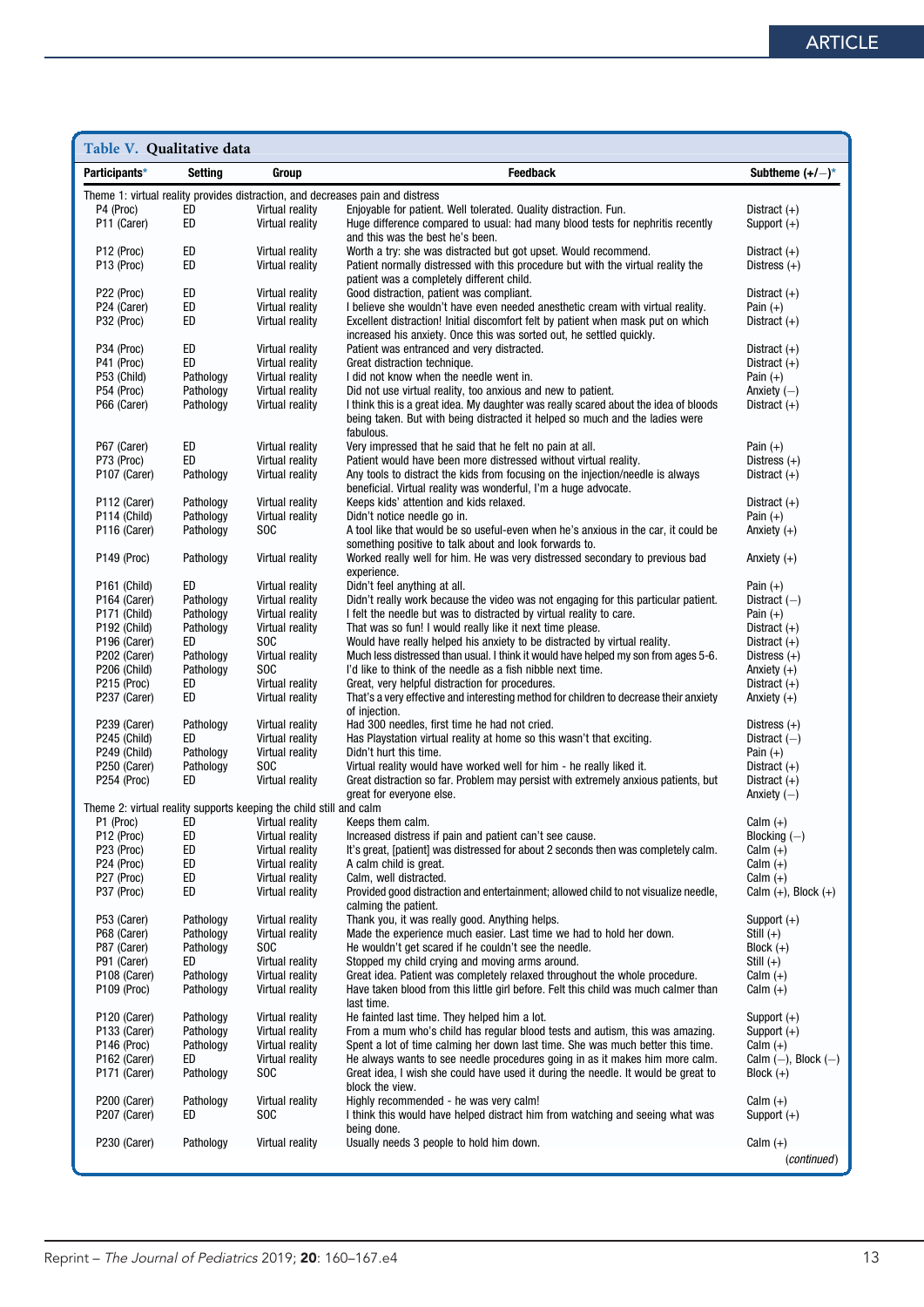| Table V. Continued      |           |                 |                                                                                                                                          |                          |
|-------------------------|-----------|-----------------|------------------------------------------------------------------------------------------------------------------------------------------|--------------------------|
| Participants*           | Setting   | Group           | <b>Feedback</b>                                                                                                                          | Subtheme $(+/-)^*$       |
|                         |           |                 | Theme 3: Feedback and suggestions on how to improve the virtual reality experience                                                       |                          |
| P1 (Child)              | ED        | Virtual reality | I'd like to see starfish and more dolphins.                                                                                              | Content                  |
| P25 (Child)             | ED        | Virtual reality | More of the curly tailed fish please.                                                                                                    | Content                  |
| P32 (Proc)              | ED.       | Virtual reality | Please ensure mask is comfortable.                                                                                                       | Headset $(-)$            |
| P52 (Carer)             | Pathology | Virtual reality | I would recommend time to process needle procedure and using headset prior to                                                            | Prepare $(-)$            |
|                         |           |                 | needle. Especially for children with autism.                                                                                             |                          |
| P53 (Child)             | Pathology | Virtual reality | Headset slipped down a bit.                                                                                                              | Headset $(-)$            |
| P60 (Carer)             | Pathology | Virtual reality | Better if gave child a game he was familiar with.                                                                                        | Content $(-)$            |
| P61 (Carer)             | Pathology | Virtual reality | Improve the weight of the headset. More user friendly for spectacle-wearers.                                                             | Headset $(-)$            |
| P63 (Proc)              | ED        | Virtual reality | Aids distraction. Virtual reality would be more inclusive if in other languages.                                                         | Content                  |
| P85 (Proc)              | ED        | Virtual reality | Warn doctor of timing of story to match procedure.                                                                                       | Prepare $(-)$            |
| P86 (Child)             | ED        | Virtual reality | Adding plot twist would help.                                                                                                            | Content                  |
| P118 (Carer)            | Pathology | Virtual reality | Spend time prepping kids about goggles.                                                                                                  | Prepare $(-)$            |
| P131 (Proc)             | Pathology | Virtual reality | Seemed to be shocked when needle inserted. I would warn earlier in future maybe.                                                         | Prepare $(-)$            |
| P <sub>156</sub> (Proc) | ED        | Virtual reality | Patient commented "got bored" of video. Perhaps provide greater age-appropriate                                                          | Content $(-)$            |
|                         | ED.       |                 | context.                                                                                                                                 |                          |
| P <sub>160</sub> (Proc) |           | Virtual reality | Goggles too big and didn't seem to fit.                                                                                                  | Headset $(-)$<br>Content |
| P173 (Carer)            | Pathology | Virtual reality | Something more relevant to older kids.                                                                                                   |                          |
| P205 (Carer)            | Pathology | Virtual reality | Add more modes or choices.                                                                                                               | Content                  |
| P228 (Carer)            | Pathology | Virtual reality | Would be better if she got to watch it longer before the blood test. We were rushed<br>at pathology and didn't get to try it beforehand. | Prepare $(-)$            |
| P247 (Proc)             | Pathology | Virtual reality | Would have been better if he knew what to expect. First blood test.                                                                      | Prepare $(-)$            |
| P253 (Carer)            | ED        | Virtual reality | Thought it was great but that he would have probably preferred something with<br>more action.                                            | Content                  |

*Carer*, Caregiver; Proc, proceduralist.<br>\*(+): positive polarity feedback, (-): negative polarity feedback.